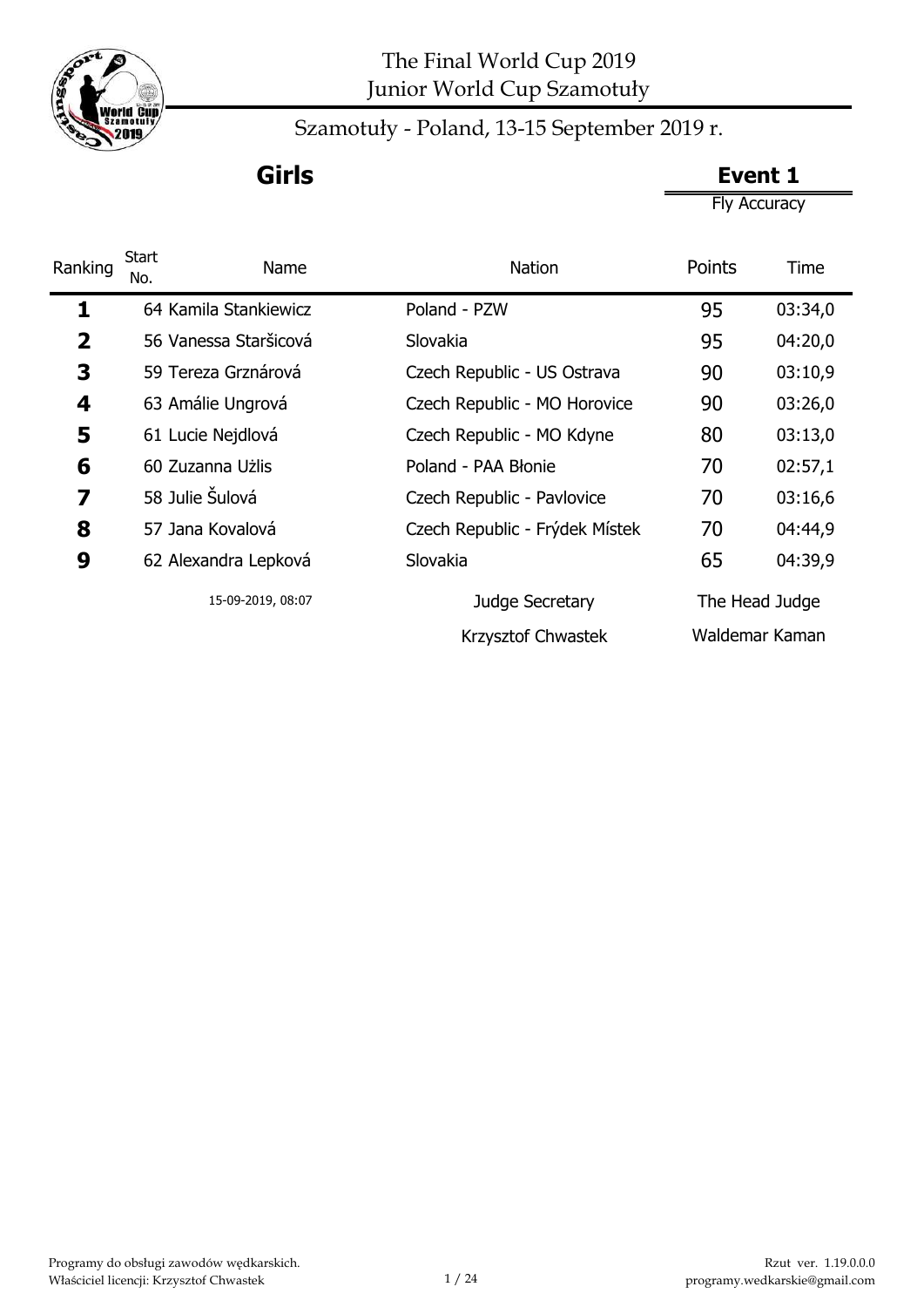

Szamotuły - Poland, 13-15 September 2019 r.

**Boys Event 1**

Fly Accuracy

| Ranking                 | <b>Start</b><br>Name<br>No. | <b>Nation</b>                 | Points | Time           |
|-------------------------|-----------------------------|-------------------------------|--------|----------------|
| 1                       | 47 Michał Sapigórski        | Poland - PAA Błonie           | 100    | 03:19,0        |
| $\overline{\mathbf{2}}$ | 50 Johannes Schepler        | Germany - Meck Vorpommen      | 100    | 03:53,0        |
| 3                       | 54 Florian Sabban           | Germany - Meck Vorpommen      | 95     | 02:32,1        |
| 4                       | 48 David Nejdl              | Czech Republic - MO Kdyne     | 95     | 02:38,0        |
| 5                       | 46 Patryk Sapigórski        | Poland - PAA Błonie           | 95     | 02:50,5        |
| 6                       | 49 Tobiás Kočkár            | Czech Republic - MO Horovice  | 95     | 03:10,5        |
| 7                       | 45 Vojtěch Humpál           | Czech Repblic - Č. Budějovice | 90     | 02:30,9        |
| 8                       | 52 Szymon Walendowski       | Poland - PAA Poznań           | 85     | 03:01,3        |
| 9                       | 44 Josef Luxa               | Czech Repblic - Č. Budějovice | 85     | 03:54,5        |
| 10                      | 53 Dawid Witczak            | Poland - PAA Poznań           | 65     | 03:13,2        |
| 11                      | 51 Stefan Tichý             | Czech Republic - US Ostrava   | 65     | 03:34,0        |
|                         | 15-09-2019, 08:07           | Judge Secretary               |        | The Head Judge |
|                         |                             | Krzysztof Chwastek            |        | Waldemar Kaman |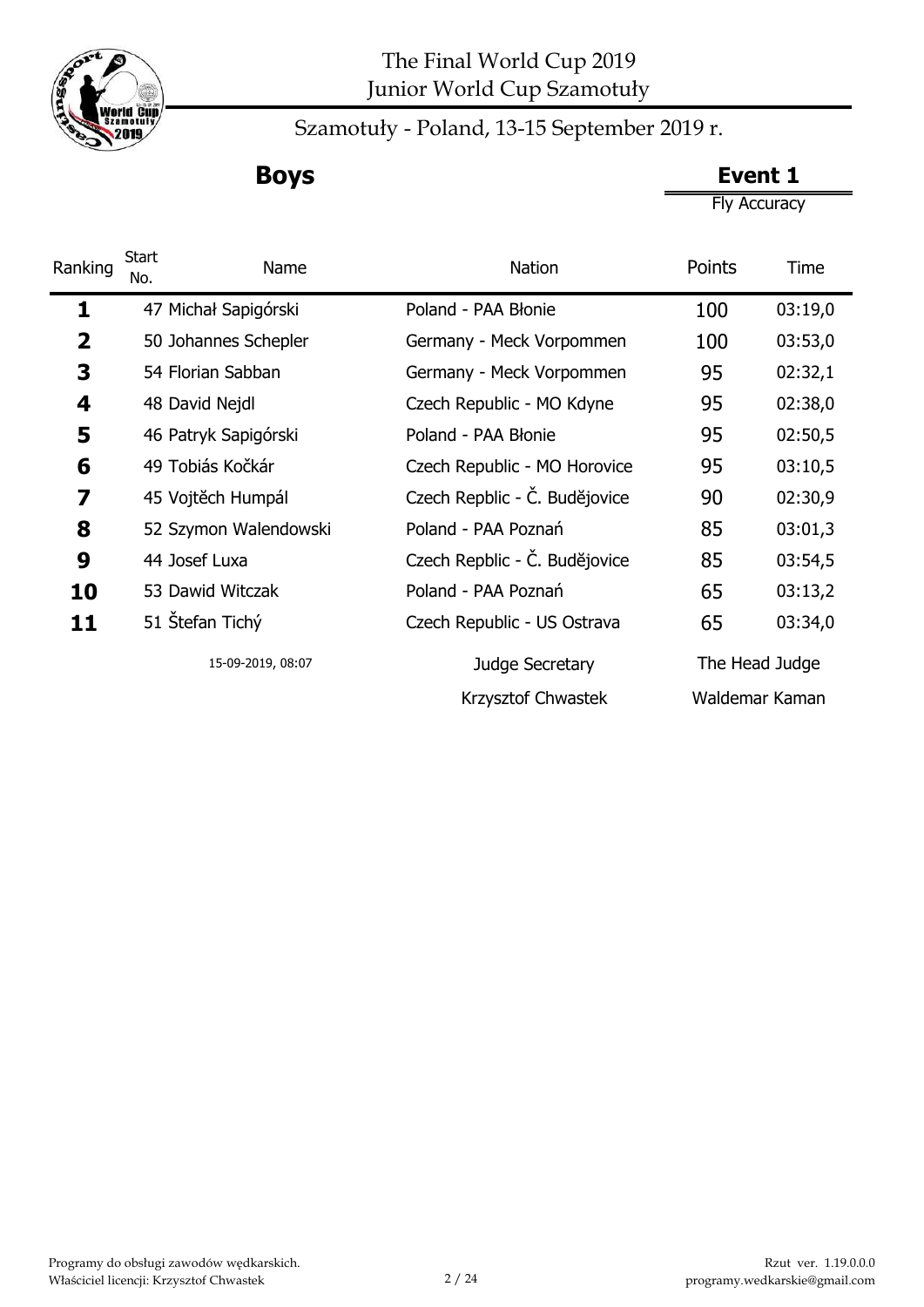

# **Ladies Event 1**

Fly Accuracy

| Ranking                 | <b>Start</b><br>Name<br>No. | <b>Nation</b>               | Points | Time           |
|-------------------------|-----------------------------|-----------------------------|--------|----------------|
| 1                       | 35 Zuzana Plachá            | Czech Republic - MO Ostrava | 100    | 03:05,0        |
| $\overline{\mathbf{2}}$ | 33 Lucie Kepáková           | Czech Republic - Bohumin    | 95     | 02:16,5        |
| 3                       | 40 Natalia Polowczyk        | Poland - PZW                | 95     | 02:24,7        |
| 4                       | 34 Jana Jankovičová         | Slovakia                    | 95     | 03:05,8        |
| 5                       | 36 Stephanie Grimm          | Germany - DAFV              | 95     | 03:59,4        |
| 6                       | 38 Renata Kuza              | Poland - PZW Busko Zdrój    | 90     | 04:45,0        |
| 7                       | 41 Oliwia Mośko             | Poland - PZW                | 85     | 03:24,3        |
| 8                       | 37 Lucie Konderlová         | Czech Republic - Bohumin    | 85     | 04:06,0        |
| 9                       | 32 Alena Kräusler           | Austria                     | 80     | 03:12,4        |
| 10                      | 39 Natalia Makaruk          | Poland - PZW Lublin         | 75     | 04:03,2        |
| 11                      | 42 Daria Walendowska        | Poland - PAA Poznań         | 65     | 03:31,5        |
|                         | 15-09-2019, 08:07           | Judge Secretary             |        | The Head Judge |
|                         |                             | Krzysztof Chwastek          |        | Waldemar Kaman |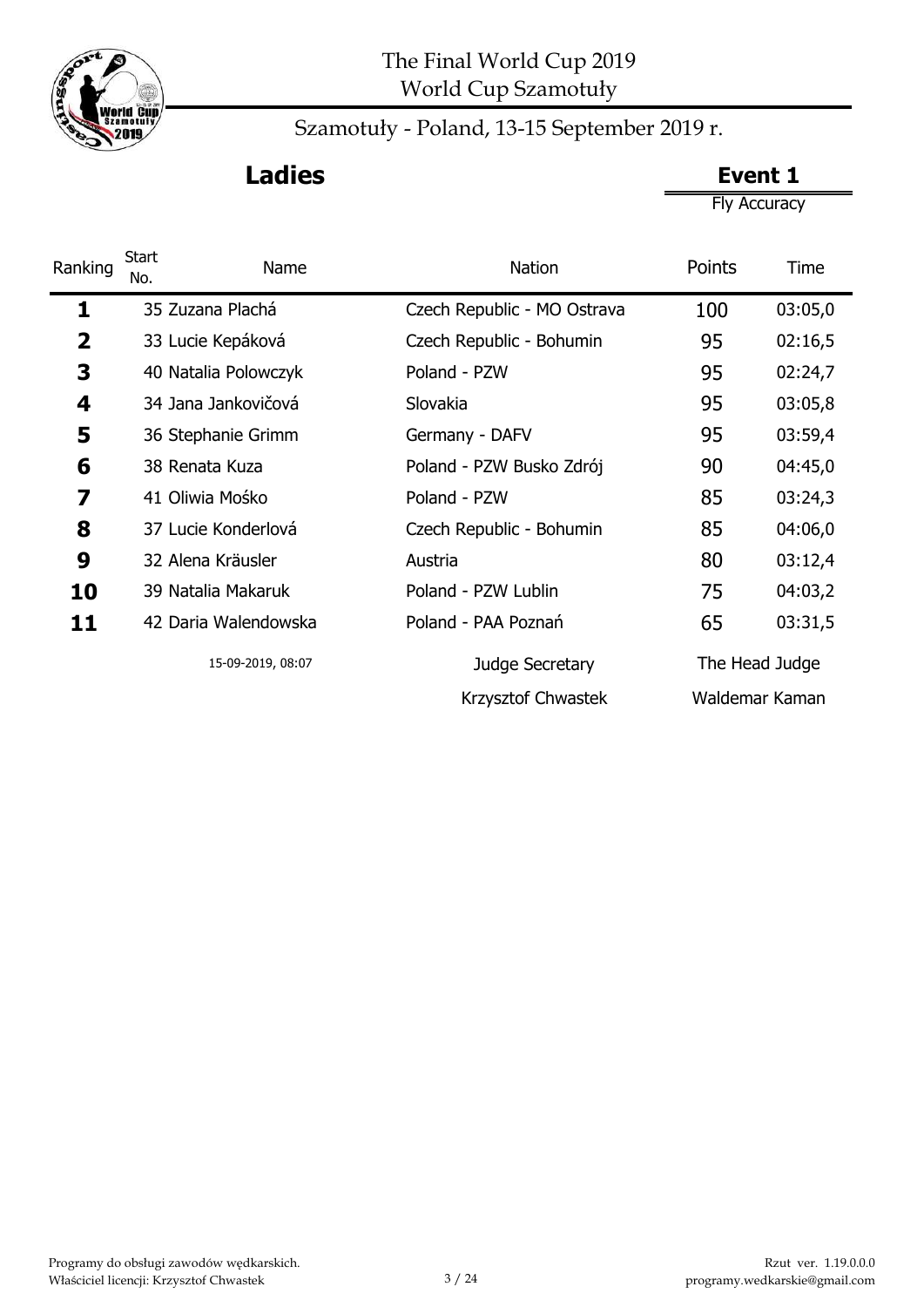

j.

## The Final World Cup 2019 World Cup Szamotuły

# Szamotuły - Poland, 13-15 September 2019 r.

Fly Accuracy **Men Event 1** 

| Ranking | Start<br>No. | Name                  | Nation                         | Points         | Time    |
|---------|--------------|-----------------------|--------------------------------|----------------|---------|
| 1       |              | 11 Tim Vertačnik      | Slovenia                       | 100            | 01:20,0 |
| 2       |              | 5 Tomáš Spáčil        | Czech Republic - MO Horovice   | 100            | 02:04,4 |
| 3       |              | 8 Sven Kleen          | Germany - SAV Freiberg         | 100            | 02:10,9 |
| 4       |              | 18 Gerhard Lussi      | Switzerland                    | 100            | 02:33,0 |
| 5       |              | 2 Jan Luxa            | Czech Repblic - Č. Budějovice  | 100            | 02:40,0 |
| 6       |              | 25 Marek Noga         | Poland - PZW                   | 100            | 02:48,4 |
| 7       |              | 1 Jan Mészáros        | Slovakia                       | 100            | 02:56,0 |
| 8       |              | 26 Tomasz Kościelniak | Poland - PAA Poznań            | 100            | 02:57,0 |
| 9       |              | 17 Vincent Cöllen     | Germany - DAFV                 | 100            | 03:19,4 |
| 10      |              | 30 Damian Grzywocz    | Poland - PAA Poznań            | 95             | 01:47,3 |
| 11      |              | 23 Florian Berk       | Germany - CCS                  | 95             | 02:35,6 |
| 12      |              | 14 Piotr Sapigórski   | Poland - PAA Poznań            | 95             | 02:54,3 |
| 13      |              | 22 Jan Schönberg      | Germany - SAV Freiberg         | 95             | 03:11,8 |
| 14      |              | 27 Maciej Kuza        | Poland - PZW                   | 95             | 03:15,6 |
| 15      |              | 16 Sebastian Scholze  | Germany - SAV Freiberg         | 95             | 03:37,1 |
| 16      |              | 3 Robert Mík          | Czech Repblic - Č. Budějovice  | 90             | 02:12,2 |
| 17      |              | 28 Karol Sapigórski   | Poland - PAA Poznań            | 90             | 02:25,0 |
| 18      |              | 13 Libor Pierzyna     | Czech Republic - Frýdek Místek | 90             | 02:45,0 |
| 19      |              | 4 Josef Luxa          | Czech Repblic - Č. Budějovice  | 90             | 02:52,0 |
| 20      |              | 10 Heinz Maire-Hensge | Germany - DAFV                 | 90             | 03:00,0 |
| 21      |              | 24 Jacek Kuza         | Poland - PZW Busko Zdrój       | 90             | 03:13,6 |
| 22      |              | 6 Christian Zinner    | Austria                        | 90             | 03:15,0 |
| 23      |              | 7 Pavol Konkol        | Slovakia                       | 90             | 03:18,2 |
| 24      | 15 Jiři Šula |                       | Czech Republic - Pavlovice     | 90             | 03:33,3 |
| 25      | 29 Jan Kita  |                       | Poland - PZW                   | 90             | 04:03,0 |
| 26      |              | 20 Marco Vertacnik    | Slovenia                       | 85             | 02:13,0 |
| 27      |              | 19 Jiři Plachý        | Czech Republic - US Ostrava    | 85             | 02:39,0 |
| 28      |              | 12 Michael Harter     | Germany - DAFV                 | 85             | 02:40,0 |
| 29      |              | 21 Břetislav Kedzior  | Czech Republic - Bohumin       | 70             | 01:25,0 |
|         |              | 15-09-2019, 08:07     | Judge Secretary                | The Head Judge |         |
|         |              |                       | Krzysztof Chwastek             | Waldemar Kaman |         |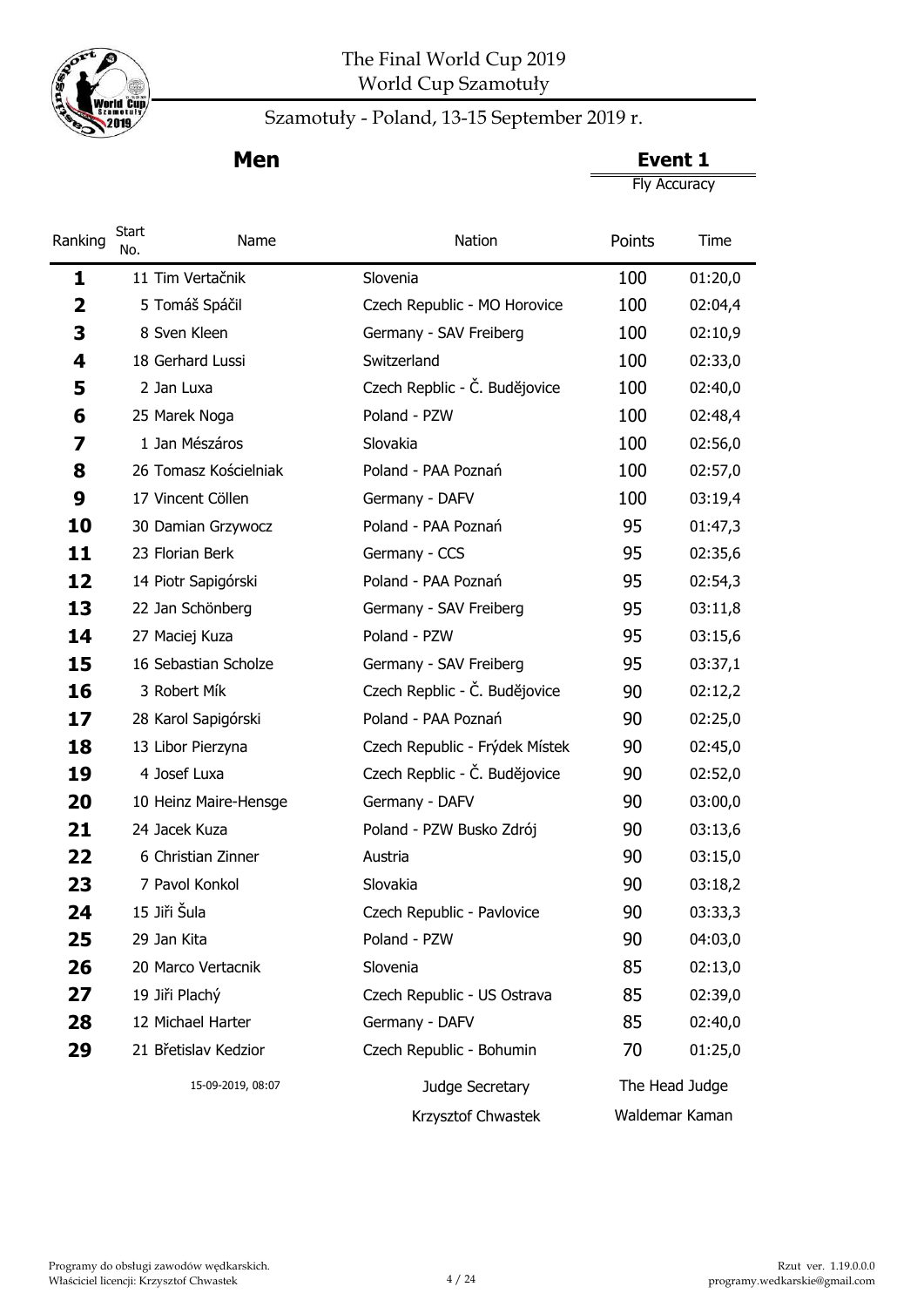

### Szamotuły - Poland, 13-15 September 2019 r.

Fly Distance Single Handed **Girls Event 2**

|                         | Start |                       |                                |                  |                |        |
|-------------------------|-------|-----------------------|--------------------------------|------------------|----------------|--------|
| Ranking                 | No.   | <b>Name</b>           | Nation                         | <b>Best Cast</b> | Cast 2         | Points |
| 1                       |       | 64 Kamila Stankiewicz | Poland - PZW                   | 38,15            | 35,71          | 73,86  |
| $\overline{\mathbf{2}}$ |       | 57 Jana Kovalová      | Czech Republic - Frýdek Místek | 36,12            | 34,15          | 70,27  |
| 3                       |       | 60 Zuzanna Użlis      | Poland - PAA Błonie            | 33,78            | 31,13          | 64,91  |
| 4                       |       | 59 Tereza Grznárová   | Czech Republic - US Ostrava    | 32,01            | 29,42          | 61,43  |
| 5                       |       | 56 Vanessa Staršicová | Slovakia                       | 31,79            | 29,76          | 61,55  |
| 6                       |       | 63 Amálie Ungrová     | Czech Republic - MO Horovice   | 31,15            | 30,56          | 61,71  |
| 7                       |       | 61 Lucie Nejdlová     | Czech Republic - MO Kdyne      | 30,67            | 30,66          | 61,33  |
| 8                       |       | 58 Julie Šulová       | Czech Republic - Pavlovice     | 29,93            | 29,13          | 59,06  |
| 9                       |       | 62 Alexandra Lepková  | Slovakia                       | 25,46            | 25,44          | 50,90  |
|                         |       | 15-09-2019, 08:07     | Judge Secretary                |                  | The Head Judge |        |
|                         |       |                       | Krzysztof Chwastek             |                  | Waldemar Kaman |        |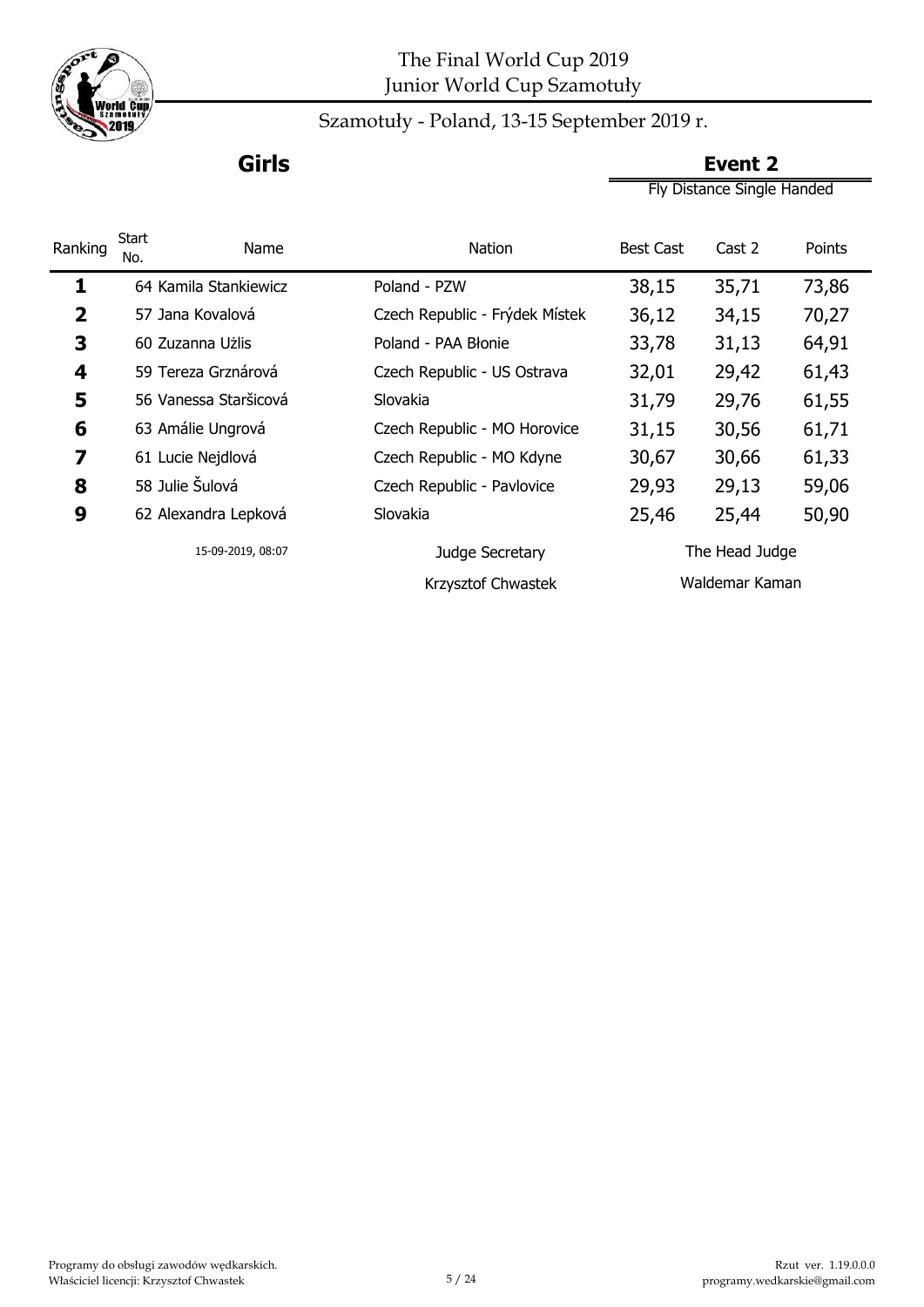

## Szamotuły - Poland, 13-15 September 2019 r.

**Boys Event 2**

Fly Distance Single Handed

| Ranking | Start<br>No. | Name                  | Nation                        | <b>Best Cast</b> | Cast 2         | Points |
|---------|--------------|-----------------------|-------------------------------|------------------|----------------|--------|
| 1       |              | 54 Florian Sabban     | Germany - Meck Vorpommen      | 49,68            | 49,07          | 98,75  |
| 2       |              | 45 Vojtěch Humpál     | Czech Repblic - Č. Budějovice | 46,86            | 44,57          | 91,43  |
| 3       |              | 52 Szymon Walendowski | Poland - PAA Poznań           | 46,65            | 45,83          | 92,48  |
| 4       |              | 46 Patryk Sapigórski  | Poland - PAA Błonie           | 46,54            | 44,44          | 90,98  |
| 5       |              | 53 Dawid Witczak      | Poland - PAA Poznań           | 46,31            | 45,26          | 91,57  |
| 6       |              | 44 Josef Luxa         | Czech Repblic - Č. Budějovice | 45,11            | 43,13          | 88,24  |
| 7       |              | 49 Tobiás Kočkár      | Czech Republic - MO Horovice  | 43,90            | 43,85          | 87,75  |
| 8       |              | 47 Michał Sapigórski  | Poland - PAA Błonie           | 43,09            | 40,65          | 83,74  |
| 9       |              | 50 Johannes Schepler  | Germany - Meck Vorpommen      | 39,55            | 38,83          | 78,38  |
| 10      |              | 51 Štefan Tichý       | Czech Republic - US Ostrava   | 37,92            | 33,59          | 71,51  |
| 11      |              | 48 David Nejdl        | Czech Republic - MO Kdyne     | 35,53            | 35,26          | 70,79  |
|         |              | 15-09-2019, 08:07     | Judge Secretary               |                  | The Head Judge |        |
|         |              |                       | Krzysztof Chwastek            |                  | Waldemar Kaman |        |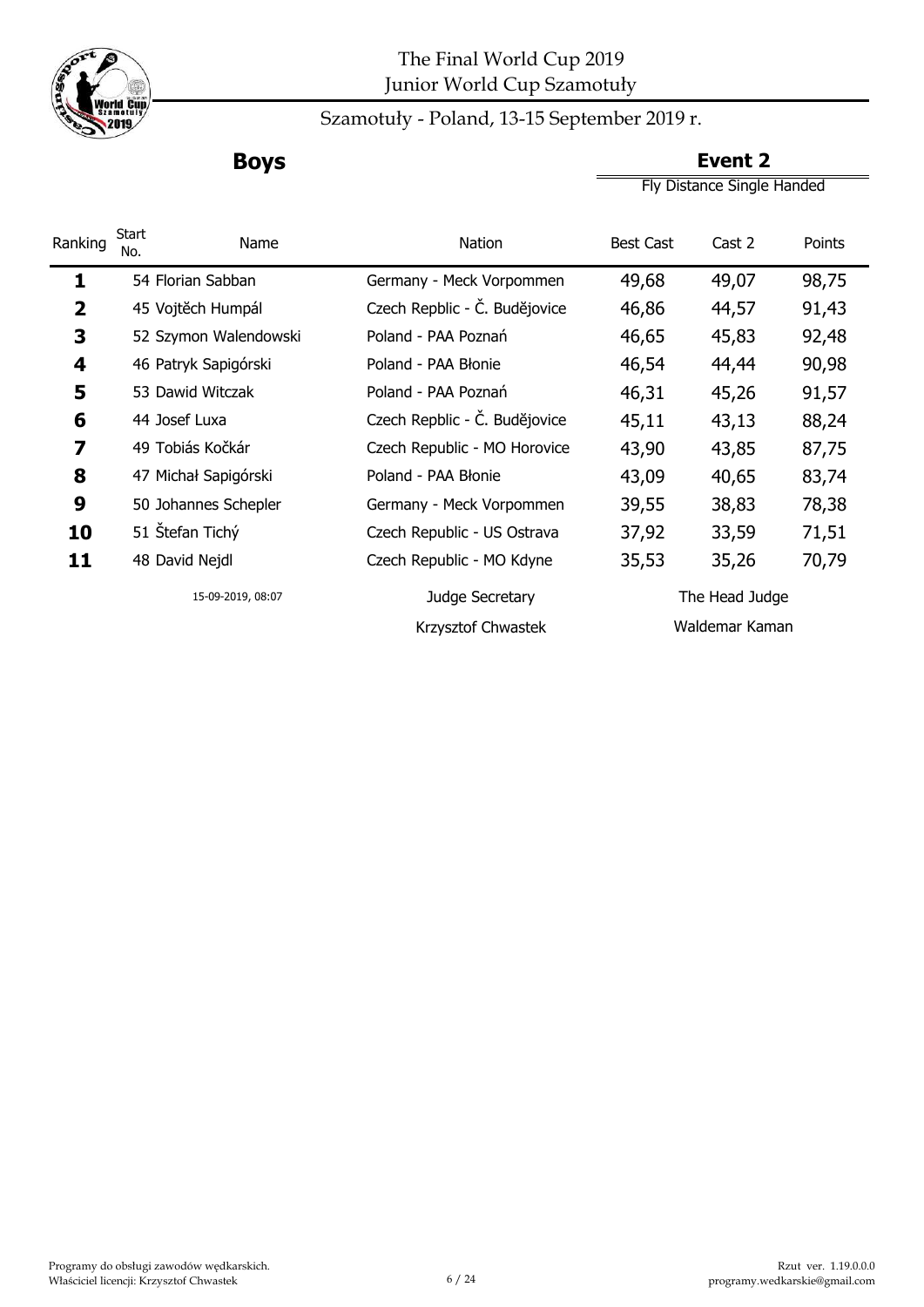

## Szamotuły - Poland, 13-15 September 2019 r.

Fly Distance Single Handed **Ladies Event 2** 

| Ranking | Start<br>No. | Name                 | Nation                      | <b>Best Cast</b> | Cast 2         | Points |
|---------|--------------|----------------------|-----------------------------|------------------|----------------|--------|
| 1       |              | 32 Alena Kräusler    | Austria                     | 48,03            | 46,21          | 94,24  |
| 2       |              | 34 Jana Jankovičová  | Slovakia                    | 46,23            | 45,55          | 91,78  |
| 3       |              | 39 Natalia Makaruk   | Poland - PZW Lublin         | 45,70            | 43,73          | 89,43  |
| 4       |              | 38 Renata Kuza       | Poland - PZW Busko Zdrój    | 44,69            | 41,18          | 85,87  |
| 5       |              | 35 Zuzana Plachá     | Czech Republic - MO Ostrava | 40,23            | 38,44          | 78,67  |
| 6       |              | 33 Lucie Kepáková    | Czech Republic - Bohumin    | 39,38            | 38,55          | 77,93  |
| 7       |              | 36 Stephanie Grimm   | Germany - DAFV              | 38,72            | 38,70          | 77,42  |
| 8       |              | 37 Lucie Konderlová  | Czech Republic - Bohumin    | 34,80            | 34,64          | 69,44  |
| 9       |              | 41 Oliwia Mośko      | Poland - PZW                | 33,77            | 33,44          | 67,21  |
| 10      |              | 40 Natalia Polowczyk | Poland - PZW                | 33,02            | 31,67          | 64,69  |
| 11      |              | 42 Daria Walendowska | Poland - PAA Poznań         | 26,56            | 26,17          | 52,73  |
|         |              | 15-09-2019, 08:07    | Judge Secretary             |                  | The Head Judge |        |
|         |              |                      | Krzysztof Chwastek          |                  | Waldemar Kaman |        |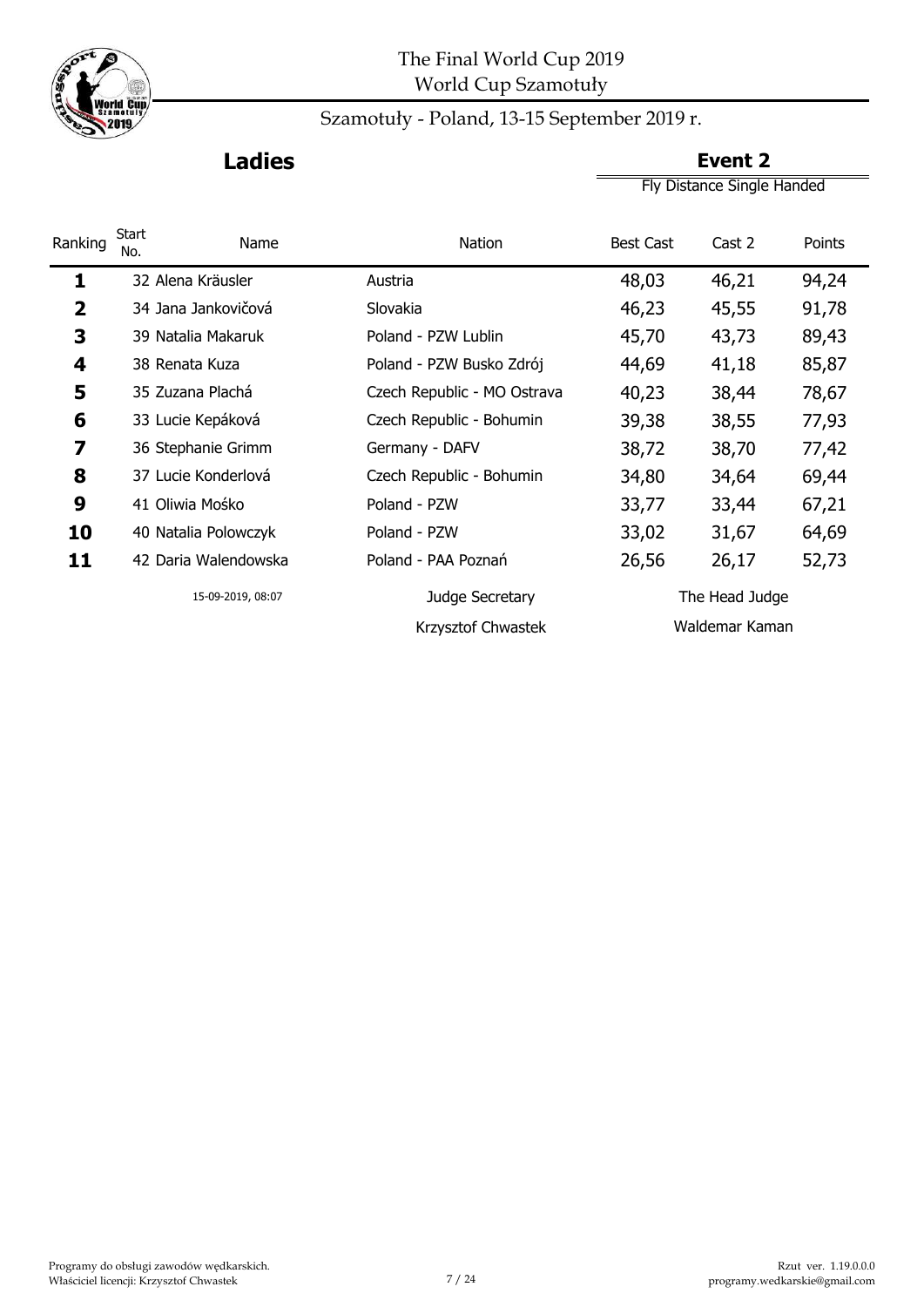

### Szamotuły - Poland, 13-15 September 2019 r.

**Men Event 2** Fly Distance Single Handed

| Ranking                 | <b>Start</b><br>No.   | Name | Nation                         | <b>Best Cast</b> | Cast 2         | Points |
|-------------------------|-----------------------|------|--------------------------------|------------------|----------------|--------|
| 1                       | 1 Jan Mészáros        |      | Slovakia                       | 57,63            | 54,93          | 112,56 |
| $\overline{\mathbf{2}}$ | 2 Jan Luxa            |      | Czech Repblic - Č. Budějovice  | 55,12            | 54,84          | 109,96 |
| 3                       | 10 Heinz Maire-Hensge |      | Germany - DAFV                 | 54,03            | 50,93          | 104,96 |
| 4                       | 8 Sven Kleen          |      | Germany - SAV Freiberg         | 53,54            | 53,32          | 106,86 |
| 5                       | 6 Christian Zinner    |      | Austria                        | 52,78            | 50,56          | 103,34 |
| 6                       | 5 Tomáš Spáčil        |      | Czech Republic - MO Horovice   | 51,10            | 48,28          | 99,38  |
| 7                       | 3 Robert Mík          |      | Czech Repblic - Č. Budějovice  | 51,06            | 47,78          | 98,84  |
| 8                       | 19 Jiři Plachý        |      | Czech Republic - US Ostrava    | 50,95            | 46,86          | 97,81  |
| 9                       | 30 Damian Grzywocz    |      | Poland - PAA Poznań            | 50,85            | 49,95          | 100,80 |
| 10                      | 4 Josef Luxa          |      | Czech Repblic - Č. Budějovice  | 50,57            | 49,45          | 100,02 |
| 11                      | 15 Jiři Šula          |      | Czech Republic - Pavlovice     | 50,26            | 45,64          | 95,90  |
| 12                      | 14 Piotr Sapigórski   |      | Poland - PAA Poznań            | 49,96            | 48,28          | 98,24  |
| 13                      | 24 Jacek Kuza         |      | Poland - PZW Busko Zdrój       | 49,62            | 48,21          | 97,83  |
| 14                      | 25 Marek Noga         |      | Poland - PZW                   | 49,55            | 43,38          | 92,93  |
| 15                      | 7 Pavol Konkol        |      | Slovakia                       | 49,54            | 47,51          | 97,05  |
| 16                      | 23 Florian Berk       |      | Germany - CCS                  | 48,76            | 44,53          | 93,29  |
| 17                      | 11 Tim Vertačnik      |      | Slovenia                       | 48,50            | 44,95          | 93,45  |
| 18                      | 26 Tomasz Kościelniak |      | Poland - PAA Poznań            | 48,02            | 47,41          | 95,43  |
| 19                      | 12 Michael Harter     |      | Germany - DAFV                 | 47,54            | 47,41          | 94,95  |
| 20                      | 18 Gerhard Lussi      |      | Switzerland                    | 46,75            | 45,37          | 92,12  |
| 21                      | 27 Maciej Kuza        |      | Poland - PZW                   | 46,35            | 46,23          | 92,58  |
| 22                      | 13 Libor Pierzyna     |      | Czech Republic - Frýdek Místek | 46,02            | 45,59          | 91,61  |
| 23                      | 28 Karol Sapigórski   |      | Poland - PAA Poznań            | 45,73            | 45,60          | 91,33  |
| 24                      | 16 Sebastian Scholze  |      | Germany - SAV Freiberg         | 45,71            | 45,50          | 91,21  |
| 25                      | 22 Jan Schönberg      |      | Germany - SAV Freiberg         | 44,44            | 40,45          | 84,89  |
| 26                      | 21 Břetislav Kedzior  |      | Czech Republic - Bohumin       | 44,29            | 44,13          | 88,42  |
| 27                      | 29 Jan Kita           |      | Poland - PZW                   | 43,62            | 43,35          | 86,97  |
| 28                      | 17 Vincent Cöllen     |      | Germany - DAFV                 | 42,10            | 40,43          | 82,53  |
| 29                      | 20 Marco Vertacnik    |      | Slovenia                       | 36,41            | 34,97          | 71,38  |
|                         | 15-09-2019, 08:07     |      | Judge Secretary                |                  | The Head Judge |        |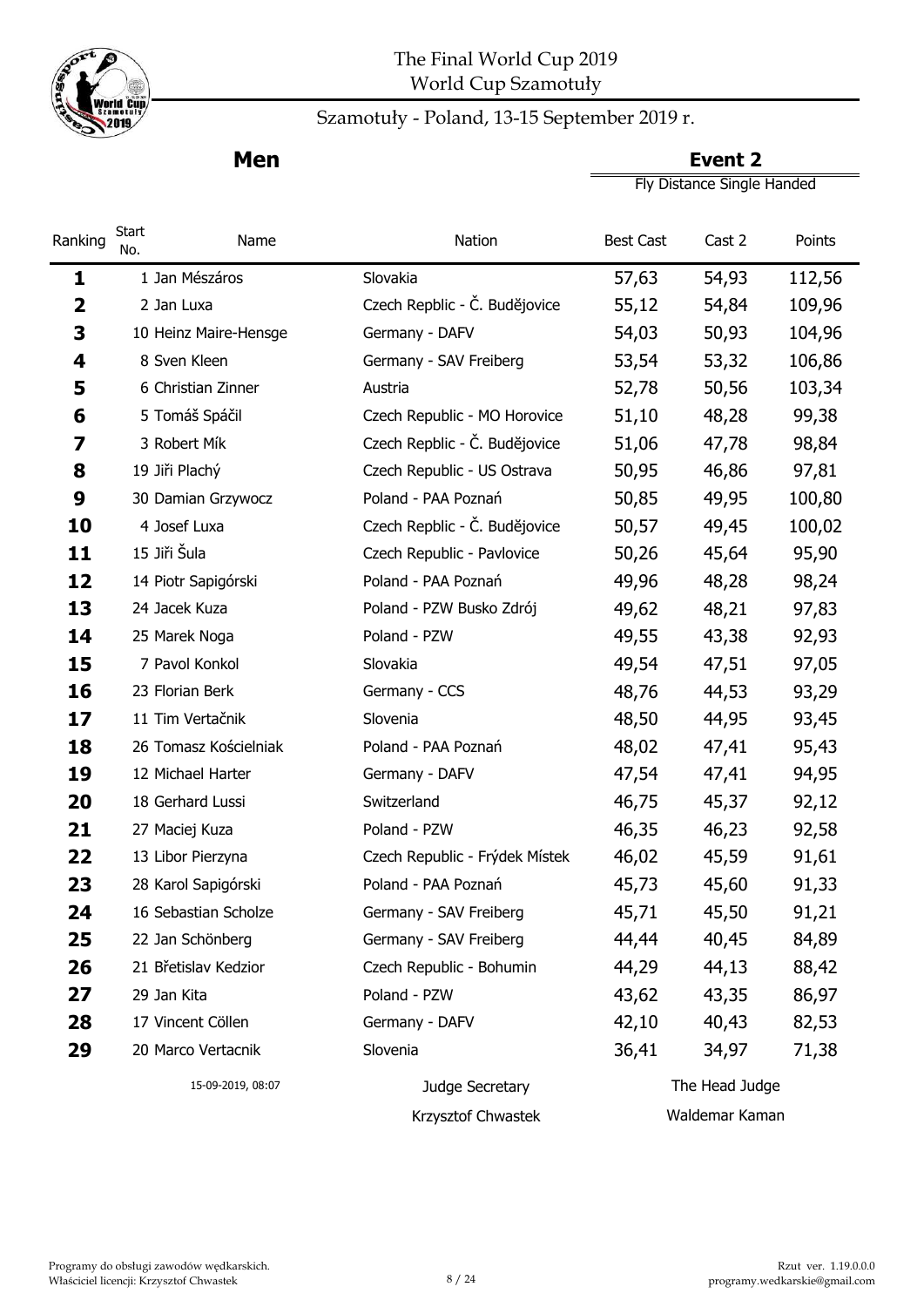

**Girls Event 3**

ing Accuracy Arenberg T

| Ranking                 | <b>Start</b><br>Name<br>No. | <b>Nation</b>                  | Points | Time           |
|-------------------------|-----------------------------|--------------------------------|--------|----------------|
| 1                       | 60 Zuzanna Użlis            | Poland - PAA Błonie            | 90     | 01:57,7        |
| $\overline{\mathbf{2}}$ | 64 Kamila Stankiewicz       | Poland - PZW                   | 90     | 02:01,3        |
| 3                       | 59 Tereza Grznárová         | Czech Republic - US Ostrava    | 86     | 02:09,0        |
| 4                       | 58 Julie Šulová             | Czech Republic - Pavlovice     | 84     | 01:52,2        |
| 5                       | 63 Amálie Ungrová           | Czech Republic - MO Horovice   | 80     | 02:26,2        |
| 6                       | 56 Vanessa Staršicová       | Slovakia                       | 76     | 03:14,1        |
| 7                       | 62 Alexandra Lepková        | Slovakia                       | 72     | 02:48,0        |
| 8                       | 61 Lucie Nejdlová           | Czech Republic - MO Kdyne      | 66     | 02:06,0        |
| 9                       | 57 Jana Kovalová            | Czech Republic - Frýdek Místek | 60     | 03:15,3        |
|                         | 15-09-2019, 08:07           | Judge Secretary                |        | The Head Judge |
|                         |                             | Krzysztof Chwastek             |        | Waldemar Kaman |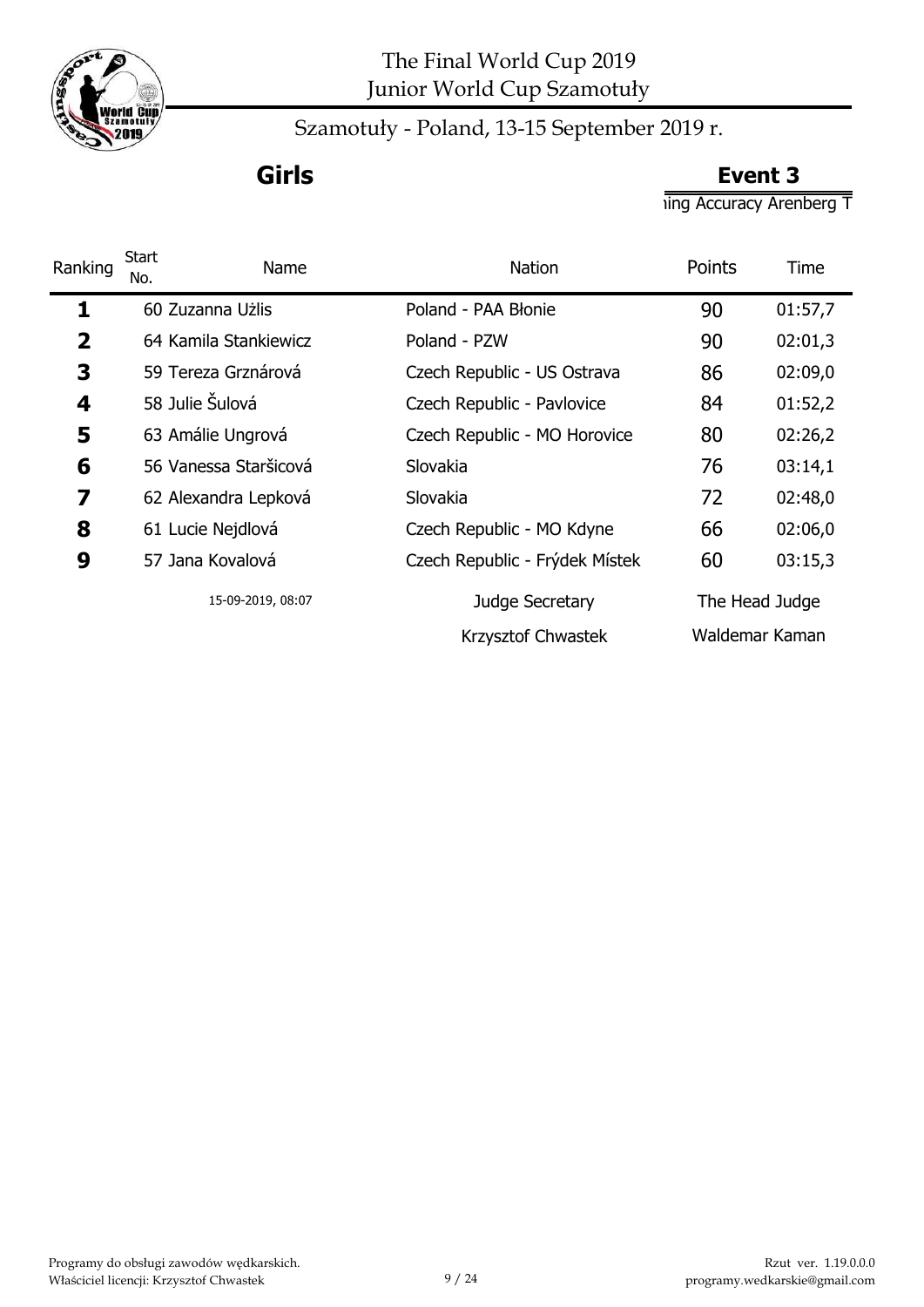

Szamotuły - Poland, 13-15 September 2019 r.

**Boys Event 3**

ing Accuracy Arenberg T

| Ranking                 | <b>Start</b><br>Name<br>No. | <b>Nation</b>                 | Points | Time           |
|-------------------------|-----------------------------|-------------------------------|--------|----------------|
| 1                       | 47 Michał Sapigórski        | Poland - PAA Błonie           | 100    | 01:58,2        |
| $\overline{\mathbf{2}}$ | 46 Patryk Sapigórski        | Poland - PAA Błonie           | 98     | 02:19,0        |
| 3                       | 54 Florian Sabban           | Germany - Meck Vorpommen      | 98     | 03:21,0        |
| 4                       | 50 Johannes Schepler        | Germany - Meck Vorpommen      | 96     | 02:22,7        |
| 5                       | 48 David Nejdl              | Czech Republic - MO Kdyne     | 92     | 01:37,0        |
| 6                       | 53 Dawid Witczak            | Poland - PAA Poznań           | 90     | 01:46,7        |
| 7                       | 52 Szymon Walendowski       | Poland - PAA Poznań           | 90     | 02:21,1        |
| 8                       | 49 Tobiás Kočkár            | Czech Republic - MO Horovice  | 90     | 02:42,0        |
| 9                       | 44 Josef Luxa               | Czech Repblic - Č. Budějovice | 88     | 01:45,7        |
| 10                      | 45 Vojtěch Humpál           | Czech Repblic - Č. Budějovice | 84     | 01:48,6        |
| 11                      | 51 Stefan Tichý             | Czech Republic - US Ostrava   | 76     | 02:02,4        |
|                         | 15-09-2019, 08:07           | Judge Secretary               |        | The Head Judge |
|                         |                             | Krzysztof Chwastek            |        | Waldemar Kaman |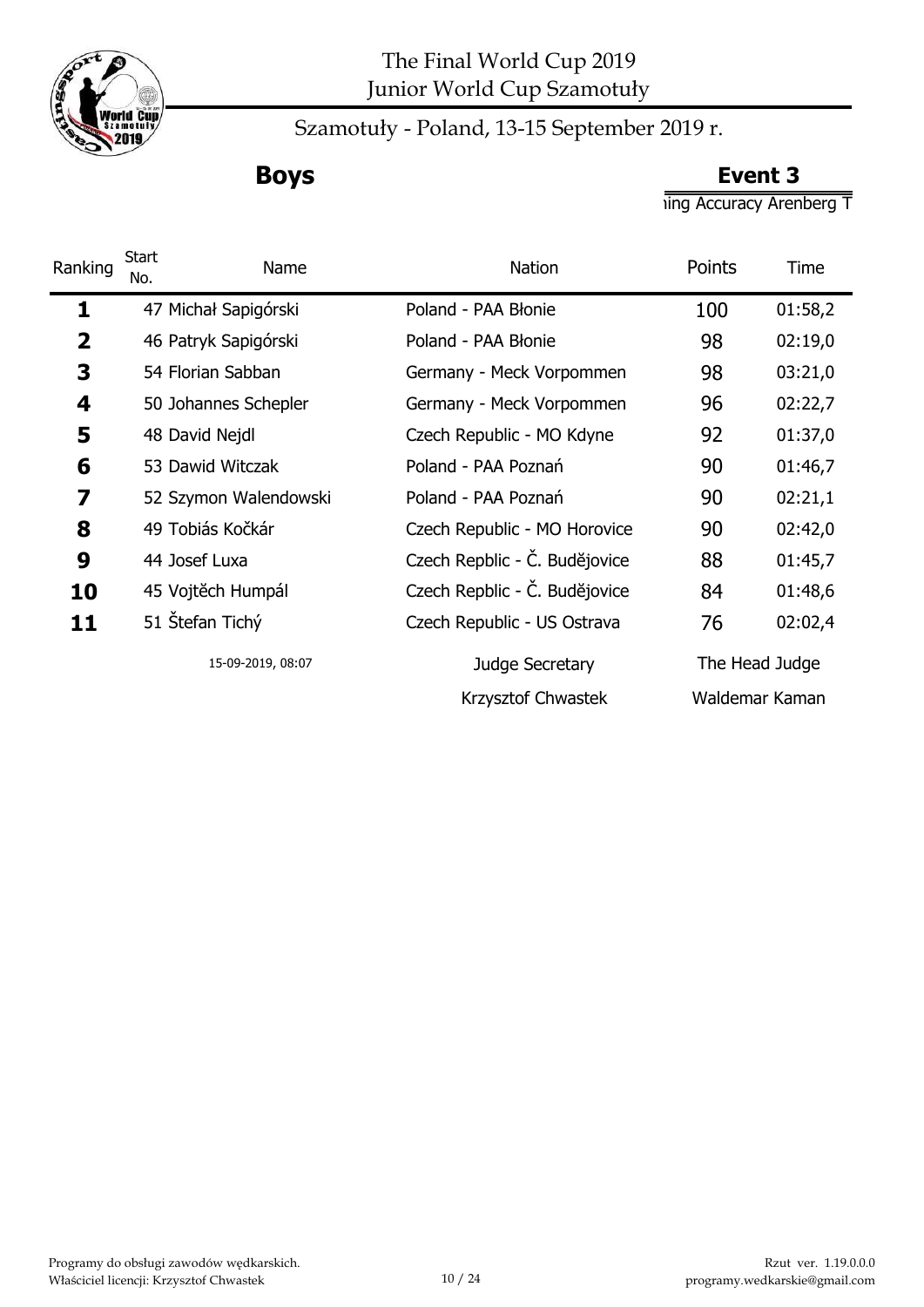

# **Ladies Event 3**

ing Accuracy Arenberg T

| Ranking | <b>Start</b><br>Name<br>No. | <b>Nation</b>               | Points | Time           |
|---------|-----------------------------|-----------------------------|--------|----------------|
| 1       | 33 Lucie Kepáková           | Czech Republic - Bohumin    | 94     | 01:51,1        |
| 2       | 34 Jana Jankovičová         | Slovakia                    | 92     | 02:20,0        |
| 3       | 36 Stephanie Grimm          | Germany - DAFV              | 90     | 02:10,3        |
| 4       | 35 Zuzana Plachá            | Czech Republic - MO Ostrava | 90     | 02:18,0        |
| 5       | 41 Oliwia Mośko             | Poland - PZW                | 90     | 02:23,2        |
| 6       | 40 Natalia Polowczyk        | Poland - PZW                | 88     | 02:03,0        |
| 7       | 39 Natalia Makaruk          | Poland - PZW Lublin         | 88     | 02:40,0        |
| 8       | 42 Daria Walendowska        | Poland - PAA Poznań         | 84     | 02:07,0        |
| 9       | 38 Renata Kuza              | Poland - PZW Busko Zdrój    | 82     | 02:17,9        |
| 10      | 32 Alena Kräusler           | Austria                     | 82     | 02:55,0        |
| 11      | 37 Lucie Konderlová         | Czech Republic - Bohumin    | 82     | 03:33,6        |
|         | 15-09-2019, 08:07           | Judge Secretary             |        | The Head Judge |
|         |                             | Krzysztof Chwastek          |        | Waldemar Kaman |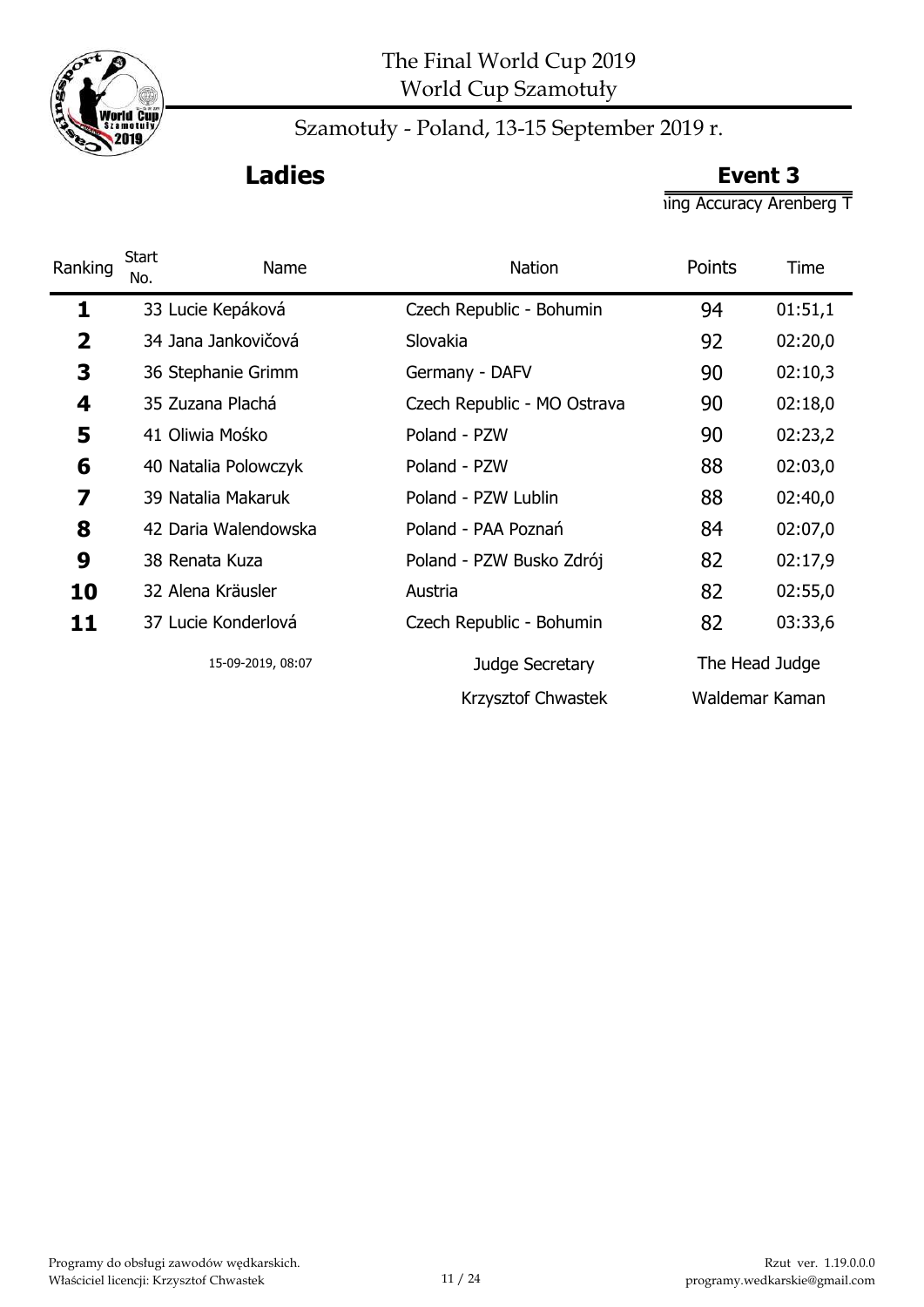

## Szamotuły - Poland, 13-15 September 2019 r.

**Men Event 3** 

 $\frac{1}{\pi}$  Accuracy Arenberg T

| Ranking                 | Start<br>No.          | Name | <b>Nation</b>                  | Points         | Time    |
|-------------------------|-----------------------|------|--------------------------------|----------------|---------|
| 1                       | 2 Jan Luxa            |      | Czech Repblic - Č. Budějovice  | 100            | 02:16,0 |
| $\overline{\mathbf{2}}$ | 5 Tomáš Spáčil        |      | Czech Republic - MO Horovice   | 98             | 01:30,7 |
| 3                       | 26 Tomasz Kościelniak |      | Poland - PAA Poznań            | 98             | 01:51,0 |
| 4                       | 27 Maciej Kuza        |      | Poland - PZW                   | 98             | 02:15,0 |
| 5                       | 1 Jan Mészáros        |      | Slovakia                       | 98             | 02:33,0 |
| 6                       | 12 Michael Harter     |      | Germany - DAFV                 | 96             | 01:58,0 |
| 7                       | 15 Jiři Šula          |      | Czech Republic - Pavlovice     | 96             | 02:10,7 |
| 8                       | 3 Robert Mík          |      | Czech Repblic - Č. Budějovice  | 96             | 02:23,3 |
| 9                       | 8 Sven Kleen          |      | Germany - SAV Freiberg         | 96             | 02:28,0 |
| 10                      | 30 Damian Grzywocz    |      | Poland - PAA Poznań            | 96             | 02:32,0 |
| 11                      | 13 Libor Pierzyna     |      | Czech Republic - Frýdek Místek | 96             | 02:45,2 |
| 12                      | 29 Jan Kita           |      | Poland - PZW                   | 96             | 03:15,7 |
| 13                      | 6 Christian Zinner    |      | Austria                        | 94             | 01:23,7 |
| 14                      | 23 Florian Berk       |      | Germany - CCS                  | 94             | 01:38,6 |
| 15                      | 28 Karol Sapigórski   |      | Poland - PAA Poznań            | 94             | 01:51,3 |
| 16                      | 11 Tim Vertačnik      |      | Slovenia                       | 94             | 01:52,0 |
| 17                      | 22 Jan Schönberg      |      | Germany - SAV Freiberg         | 94             | 02:12,4 |
| 18                      | 18 Gerhard Lussi      |      | Switzerland                    | 94             | 02:32,0 |
| 19                      | 24 Jacek Kuza         |      | Poland - PZW Busko Zdrój       | 94             | 02:48,0 |
| 20                      | 4 Josef Luxa          |      | Czech Repblic - Č. Budějovice  | 92             | 02:15,5 |
| 21                      | 14 Piotr Sapigórski   |      | Poland - PAA Poznań            | 92             | 02:17,7 |
| 22                      | 7 Pavol Konkol        |      | Slovakia                       | 92             | 03:33,0 |
| 23                      | 25 Marek Noga         |      | Poland - PZW                   | 90             | 03:29,0 |
| 24                      | 21 Břetislav Kedzior  |      | Czech Republic - Bohumin       | 86             | 02:11,9 |
| 25                      | 20 Marco Vertacnik    |      | Slovenia                       | 86             | 02:22,8 |
| 26                      | 17 Vincent Cöllen     |      | Germany - DAFV                 | 86             | 02:23,9 |
| 27                      | 19 Jiři Plachý        |      | Czech Republic - US Ostrava    | 86             | 02:35,0 |
| 28                      | 10 Heinz Maire-Hensge |      | Germany - DAFV                 | 86             | 02:55,0 |
| 29                      | 16 Sebastian Scholze  |      | Germany - SAV Freiberg         | 86             | 03:21,0 |
|                         | 15-09-2019, 08:07     |      | Judge Secretary                | The Head Judge |         |
|                         |                       |      | Krzysztof Chwastek             | Waldemar Kaman |         |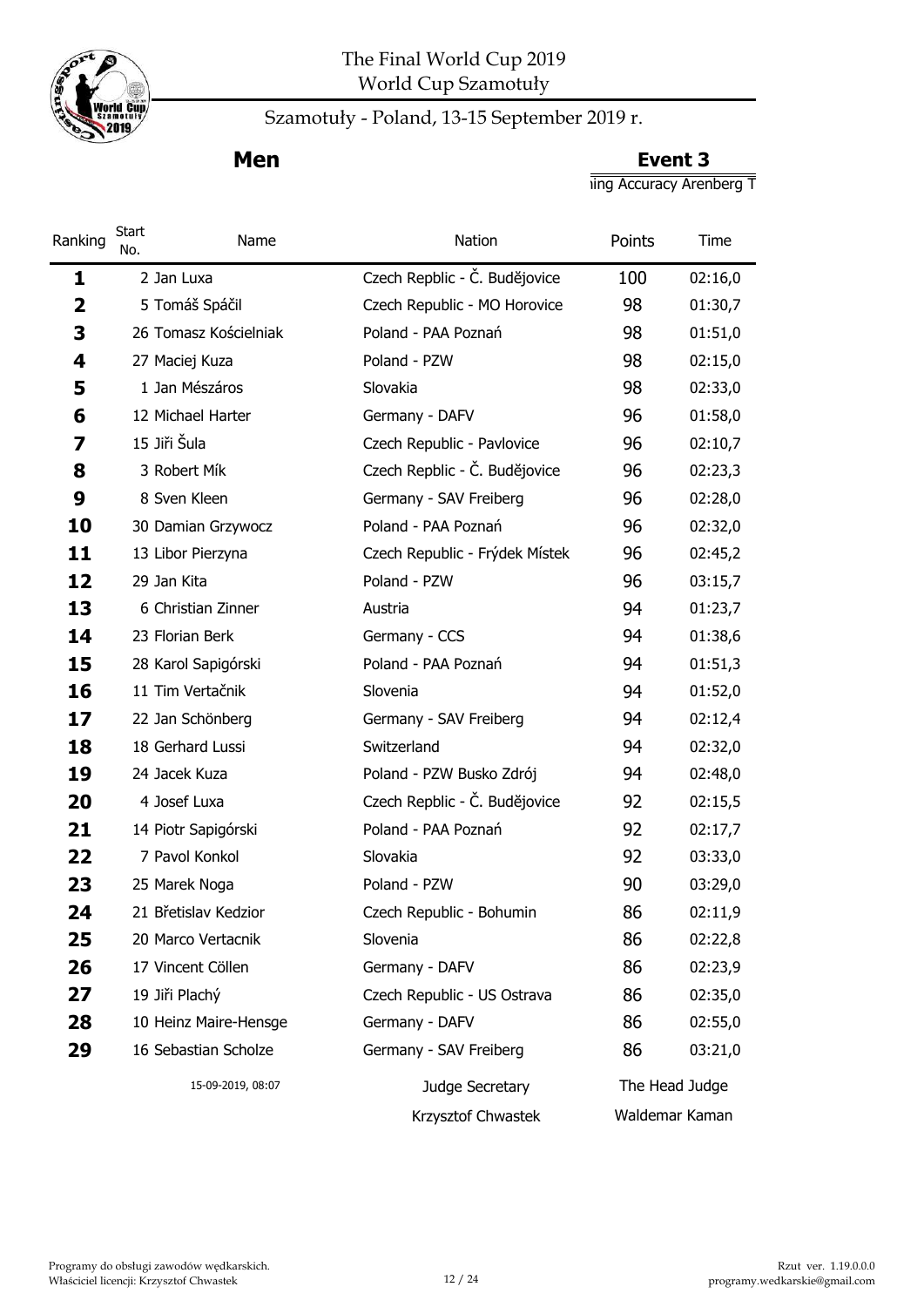

Szamotuły - Poland, 13-15 September 2019 r.

**Girls Event 4**

Spinning Accuracy

| Ranking                 | Start<br>Name<br>No.  | <b>Nation</b>                  | Points | Time           |
|-------------------------|-----------------------|--------------------------------|--------|----------------|
| 1                       | 58 Julie Šulová       | Czech Republic - Pavlovice     | 95     | 02:50,0        |
| $\overline{\mathbf{2}}$ | 60 Zuzanna Użlis      | Poland - PAA Błonie            | 90     | 03:04,0        |
| 3                       | 64 Kamila Stankiewicz | Poland - PZW                   | 85     | 02:42,6        |
| 4                       | 56 Vanessa Staršicová | Slovakia                       | 75     | 06:28,2        |
| 5                       | 63 Amálie Ungrová     | Czech Republic - MO Horovice   | 70     | 04:14,6        |
| 6                       | 57 Jana Kovalová      | Czech Republic - Frýdek Místek | 60     | 05:13,1        |
| 7                       | 61 Lucie Nejdlová     | Czech Republic - MO Kdyne      | 50     | 03:58,0        |
| 8                       | 59 Tereza Grznárová   | Czech Republic - US Ostrava    | 45     | 03:35,0        |
| 9                       | 62 Alexandra Lepková  | Slovakia                       | 45     | 04:04,7        |
|                         | 15-09-2019, 08:07     | Judge Secretary                |        | The Head Judge |
|                         |                       | Krzysztof Chwastek             |        | Waldemar Kaman |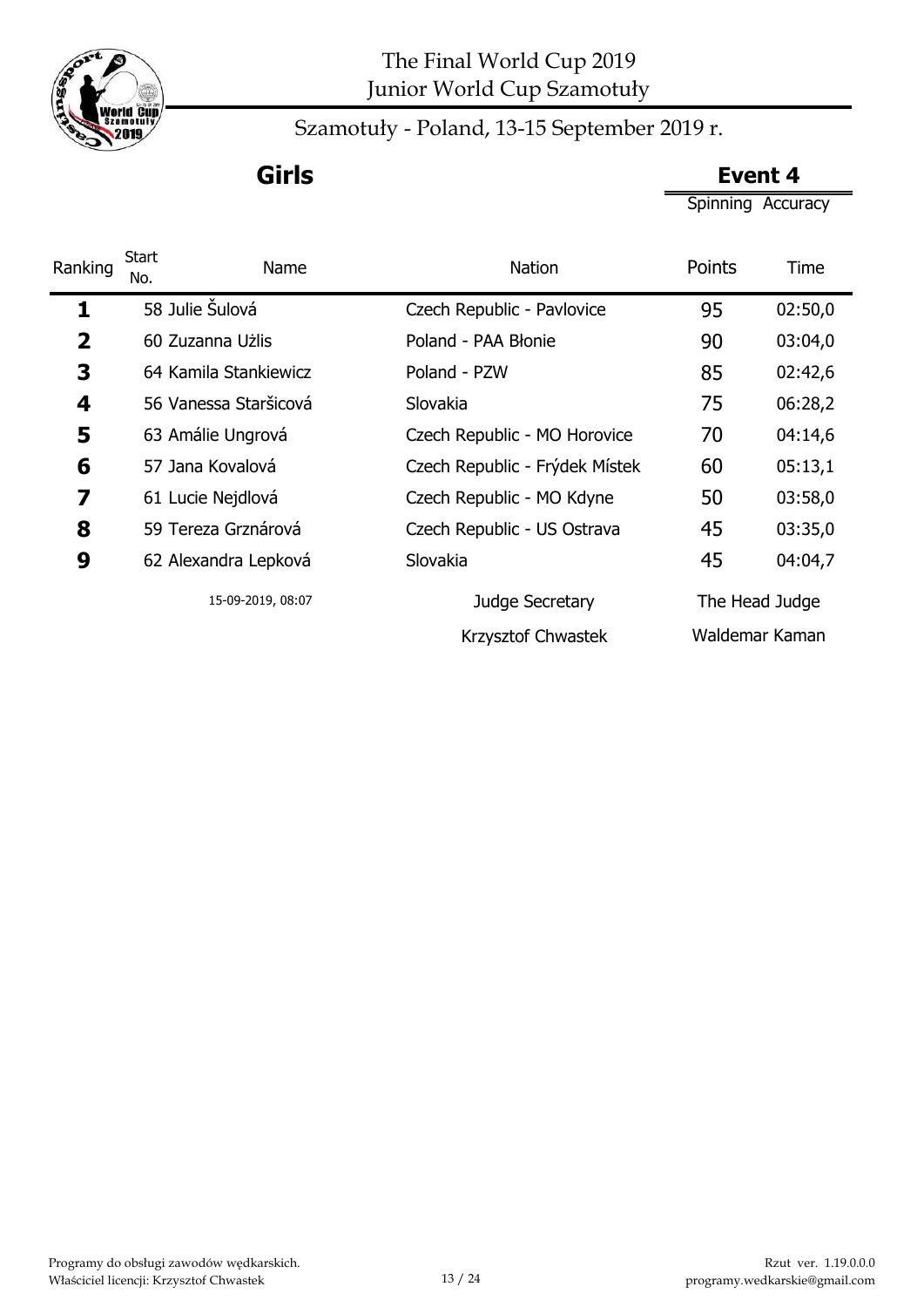

Szamotuły - Poland, 13-15 September 2019 r.

**Boys Event 4**

Spinning Accuracy

| Ranking      | Start<br>Name<br>No.  | <b>Nation</b>                 | Points | Time           |
|--------------|-----------------------|-------------------------------|--------|----------------|
| 1            | 45 Vojtěch Humpál     | Czech Repblic - C. Budějovice | 100    | 03:16,0        |
| $\mathbf{2}$ | 50 Johannes Schepler  | Germany - Meck Vorpommen      | 95     | 03:35,6        |
| 3            | 46 Patryk Sapigórski  | Poland - PAA Błonie           | 95     | 03:48,3        |
| 4            | 44 Josef Luxa         | Czech Repblic - Č. Budějovice | 90     | 03:05,4        |
| 5            | 52 Szymon Walendowski | Poland - PAA Poznań           | 90     | 03:47,1        |
| 6            | 47 Michał Sapigórski  | Poland - PAA Błonie           | 90     | 03:49,0        |
| 7            | 54 Florian Sabban     | Germany - Meck Vorpommen      | 90     | 04:57,1        |
| 8            | 48 David Nejdl        | Czech Republic - MO Kdyne     | 85     | 02:32,0        |
| 9            | 51 Stefan Tichý       | Czech Republic - US Ostrava   | 85     | 03:19,7        |
| 10           | 49 Tobiás Kočkár      | Czech Republic - MO Horovice  | 85     | 03:20,3        |
| 11           | 53 Dawid Witczak      | Poland - PAA Poznań           | 85     | 03:31,0        |
|              | 15-09-2019, 08:07     | Judge Secretary               |        | The Head Judge |
|              |                       | Krzysztof Chwastek            |        | Waldemar Kaman |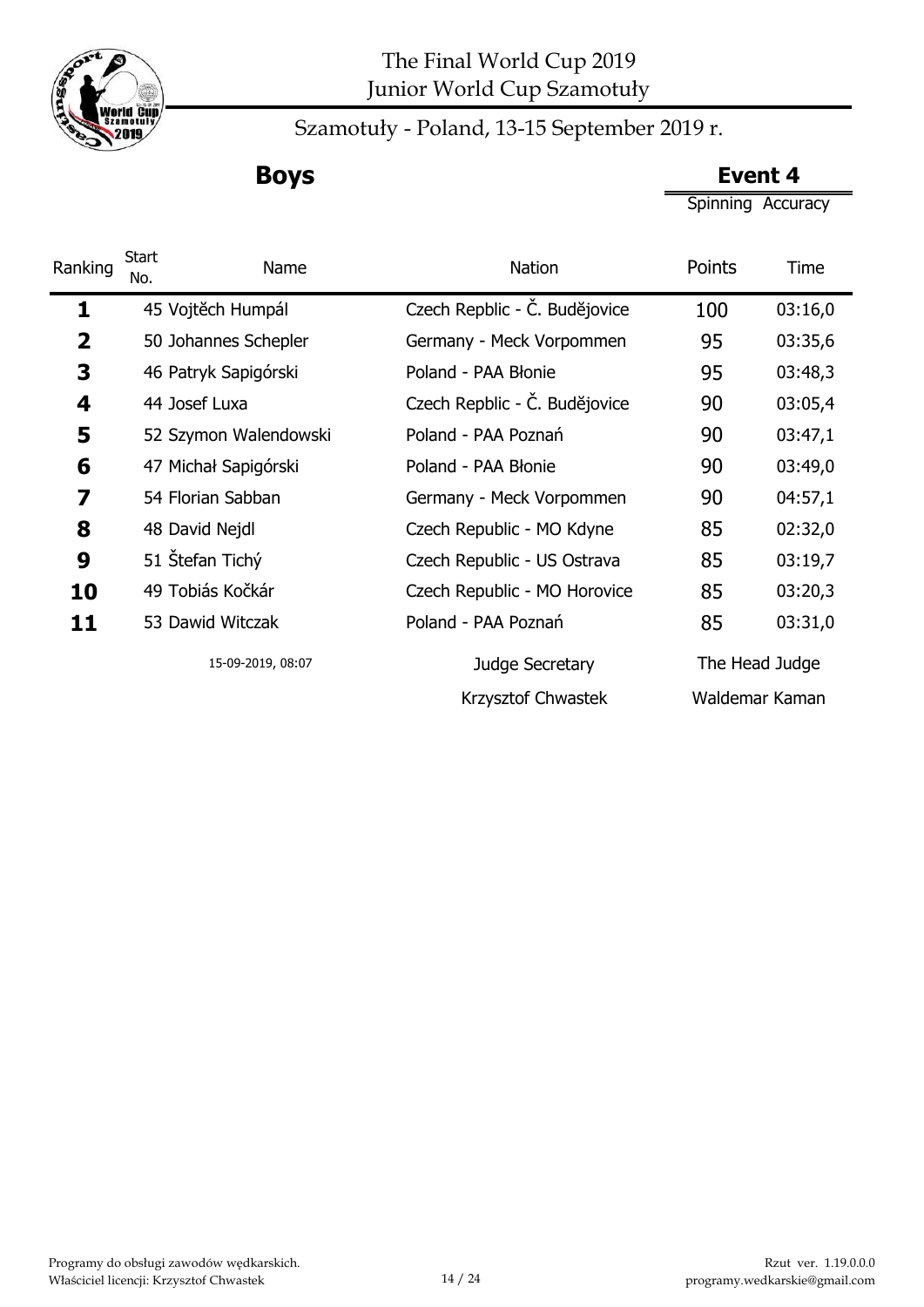

# **Ladies Event 4**

Spinning Accuracy

| Ranking     | <b>Start</b><br>No. | Name                 | <b>Nation</b>       |                             | Points         | Time    |
|-------------|---------------------|----------------------|---------------------|-----------------------------|----------------|---------|
| 1           |                     | 33 Lucie Kepáková    |                     | Czech Republic - Bohumin    | 95             | 02:38,0 |
| $\mathbf 2$ |                     | 41 Oliwia Mośko      | Poland - PZW        |                             | 95             | 02:55,0 |
| 3           |                     | 40 Natalia Polowczyk | Poland - PZW        |                             | 95             | 03:22,5 |
| 4           |                     | 34 Jana Jankovičová  | Slovakia            |                             | 90             | 03:57,0 |
| 5           |                     | 35 Zuzana Plachá     |                     | Czech Republic - MO Ostrava | 90             | 03:59,9 |
| 6           |                     | 32 Alena Kräusler    | Austria             |                             | 85             | 04:26,6 |
| 7           |                     | 36 Stephanie Grimm   | Germany - DAFV      |                             | 80             | 03:11,4 |
| 8           |                     | 38 Renata Kuza       |                     | Poland - PZW Busko Zdrój    | 80             | 04:12,3 |
| 9           |                     | 39 Natalia Makaruk   | Poland - PZW Lublin |                             | 70             | 04:05,0 |
| 10          |                     | 42 Daria Walendowska | Poland - PAA Poznań |                             | 65             | 03:52,0 |
| 11          |                     | 37 Lucie Konderlová  |                     | Czech Republic - Bohumin    | 55             | 02:25,1 |
|             |                     | 15-09-2019, 08:07    |                     | Judge Secretary             | The Head Judge |         |
|             |                     |                      |                     | Krzysztof Chwastek          | Waldemar Kaman |         |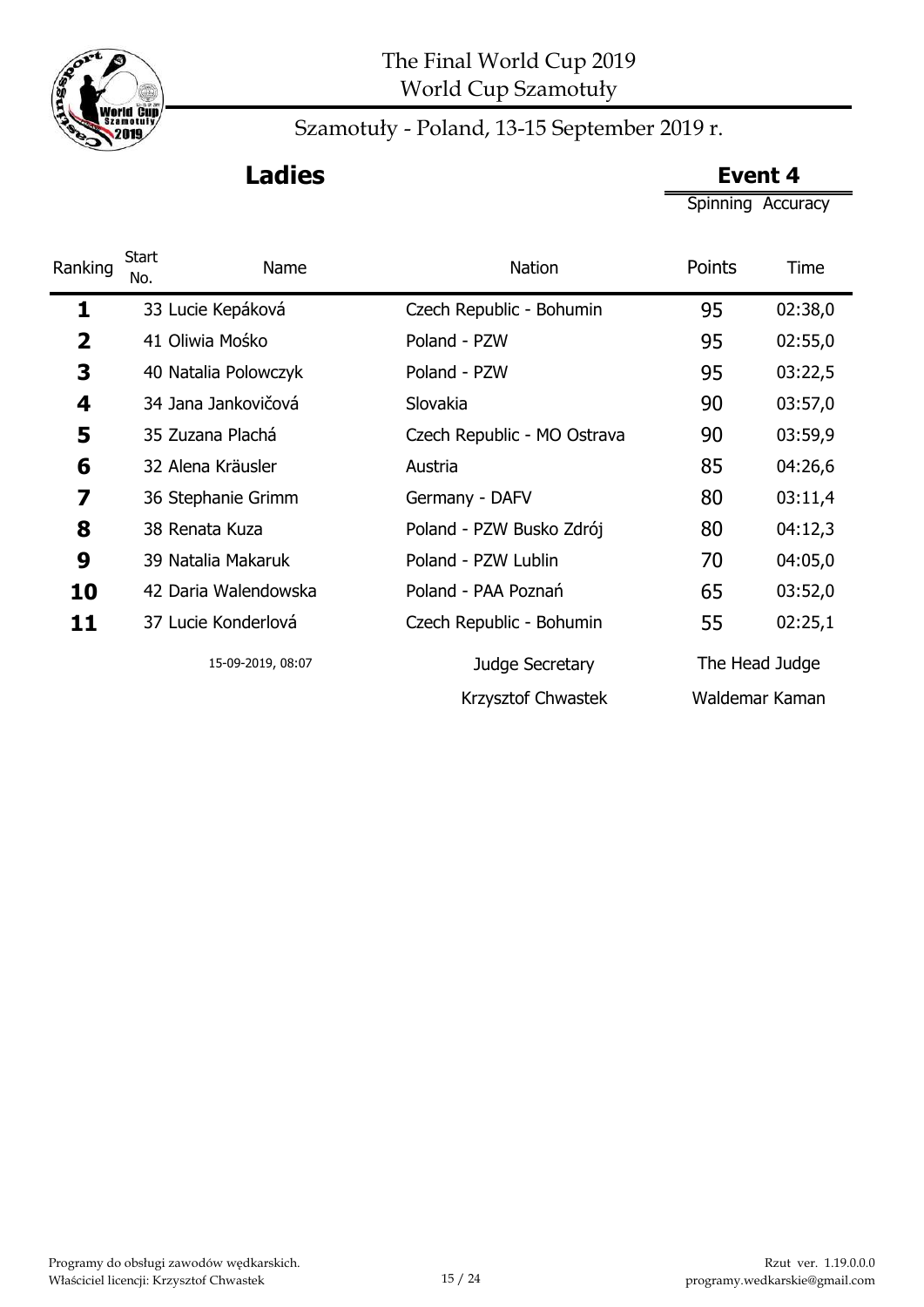

### Szamotuły - Poland, 13-15 September 2019 r.

Spinning Accuracy **Men Event 4** 

 2 Jan Luxa Czech Repblic - Č. Budĕjovice 100 03:46,8 3 Robert Mík Czech Repblic - Č. Budĕjovice 100 03:59,3 5 Tomáš Spáčil Czech Republic - MO Horovice 95 02:28,8 28 Karol Sapigórski Poland - PAA Poznań 95 03:08,6 4 Josef Luxa Czech Repblic - Č. Budĕjovice 95 03:16,6 23 Florian Berk Germany - CCS 95 03:21,0 1 Jan Mészáros Slovakia 1995 03:32,0 26 Tomasz Kościelniak Poland - PAA Poznań 95 03:51,0 13 Libor Pierzyna Czech Republic - Frýdek Místek 95 04:10,6 14 Piotr Sapigórski Poland - PAA Poznań 95 04:24,9 24 Jacek Kuza Poland - PZW Busko Zdrój 95 05:02,0 10 Heinz Maire-Hensge Germany - DAFV 95 05:14,0 6 Christian Zinner **Austria Austria 13** 02:29,0 11 Tim Vertačnik Slovenia 18 90 02:43,0 8 Sven Kleen **Brand Germany - SAV Freiberg** 90 03:37,0 15 Jiři Šula **Czech Republic - Pavlovice** 90 03:49,0 27 Maciej Kuza **Poland - PZW** 90 04:16,7 29 Jan Kita **Poland - PZW** 90 04:43,8 19 Jiři Plachý Czech Republic - US Ostrava 90 04:54,2 17 Vincent Cöllen Germany - DAFV 85 02:57,0 22 Jan Schönberg Germany - SAV Freiberg 85 03:58.2 16 Sebastian Scholze Germany - SAV Freiberg 85 05:01,8 7 Pavol Konkol Slovakia 85 05:12,6 12 Michael Harter Germany - DAFV 80 03:43.6 30 Damian Grzywocz **Poland - PAA Poznań** 75 03:36,9 25 Marek Noga **Poland - PZW 75** 04:01,0 18 Gerhard Lussi Switzerland 70 05:12,0 28 21 Břetislav Kedzior Czech Republic - Bohumin 65 03:27,5 20 Marco Vertacnik Slovenia 5 Slovenia 40 03:50,4 Judge Secretary 15-09-2019, 08:07 The Head Judge Nation **Points** Time Ranking Start **Name** 

Krzysztof Chwastek Waldemar Kaman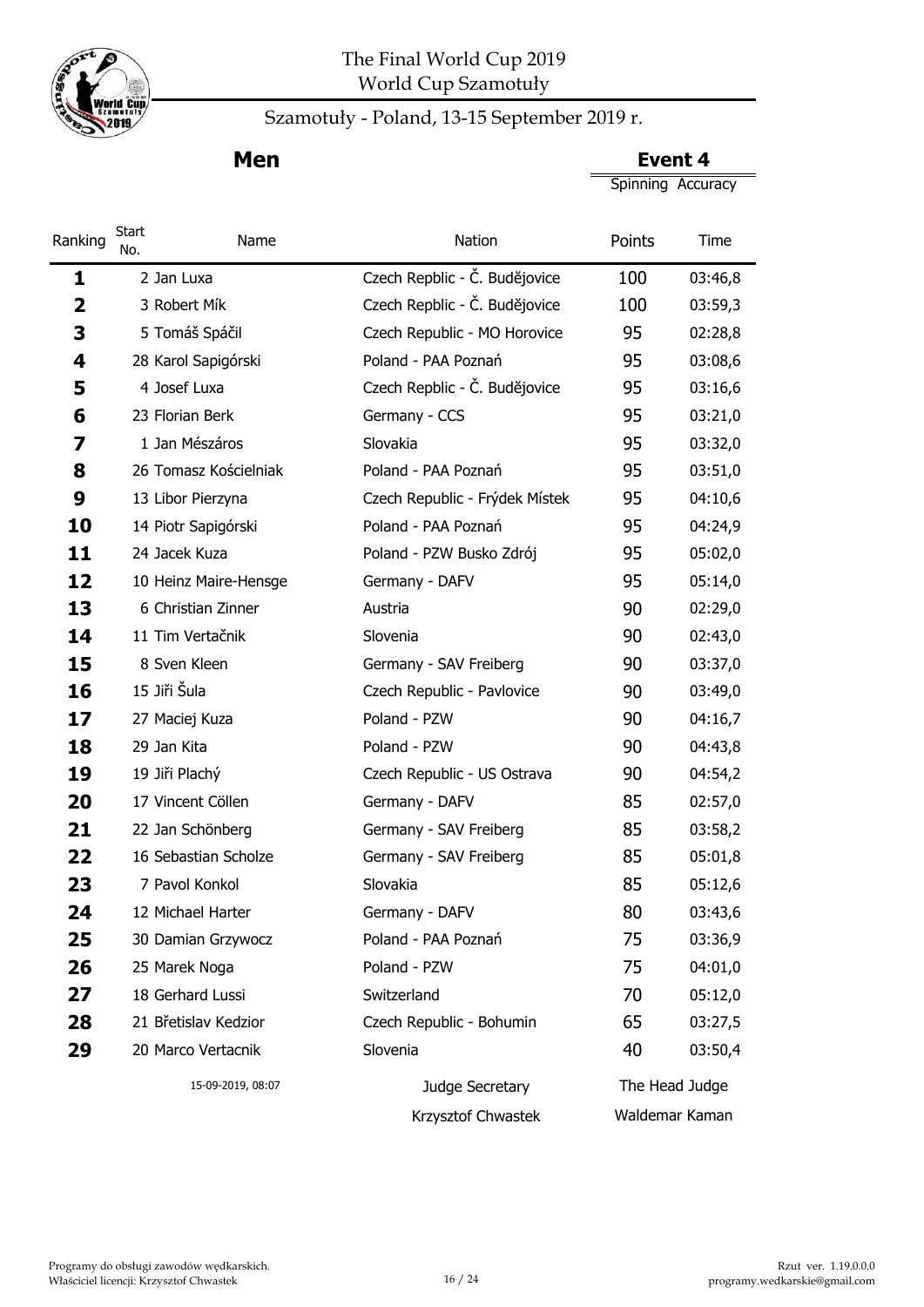

Szamotuły - Poland, 13-15 September 2019 r.

# **Girls Event 5**

Spinning Distance Single Handed

| Ranking        | Start<br>No. | Name                  | <b>Nation</b>                  | <b>Best Cast</b> | Points |
|----------------|--------------|-----------------------|--------------------------------|------------------|--------|
| 1              |              | 64 Kamila Stankiewicz | Poland - PZW                   | 58,78            | 88,170 |
| $\overline{2}$ |              | 56 Vanessa Staršicová | Slovakia                       | 56,19            | 84,285 |
| 3              |              | 58 Julie Šulová       | Czech Republic - Pavlovice     | 55,00            | 82,500 |
| 4              |              | 62 Alexandra Lepková  | Slovakia                       | 52,86            | 79,290 |
| 5              |              | 60 Zuzanna Użlis      | Poland - PAA Błonie            | 49,37            | 74,055 |
| 6              |              | 59 Tereza Grznárová   | Czech Republic - US Ostrava    | 48,60            | 72,900 |
| 7              |              | 63 Amálie Ungrová     | Czech Republic - MO Horovice   | 42,72            | 64,080 |
| 8              |              | 57 Jana Kovalová      | Czech Republic - Frýdek Místek | 41,27            | 61,905 |
| 9              |              | 61 Lucie Nejdlová     | Czech Republic - MO Kdyne      | 0,00             | 0,000  |
|                |              | 15-09-2019, 08:07     | Judge Secretary                | The Head Judge   |        |
|                |              |                       | Krzysztof Chwastek             | Waldemar Kaman   |        |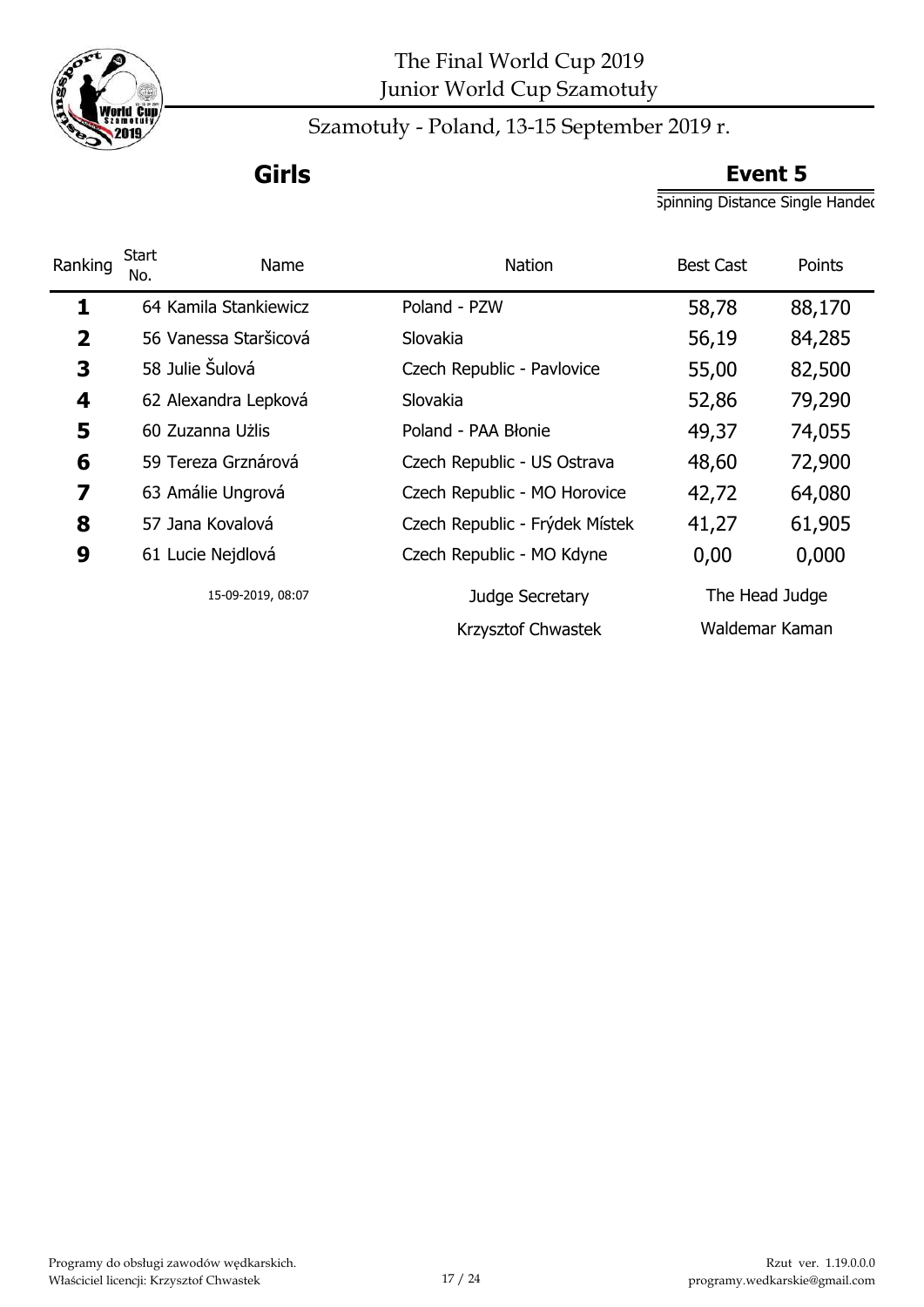

## Szamotuły - Poland, 13-15 September 2019 r.

# **Boys Event 5**

Spinning Distance Single Hander

| Ranking                 | <b>Start</b><br>Name<br>No. | <b>Nation</b>                 | <b>Best Cast</b> | Points  |
|-------------------------|-----------------------------|-------------------------------|------------------|---------|
| 1                       | 46 Patryk Sapigórski        | Poland - PAA Błonie           | 67,70            | 101,550 |
| $\overline{\mathbf{2}}$ | 50 Johannes Schepler        | Germany - Meck Vorpommen      | 66,92            | 100,380 |
| 3                       | 49 Tobiás Kočkár            | Czech Republic - MO Horovice  | 66,84            | 100,260 |
| 4                       | 44 Josef Luxa               | Czech Repblic - Č. Budějovice | 66,12            | 99,180  |
| 5                       | 48 David Nejdl              | Czech Republic - MO Kdyne     | 64,89            | 97,335  |
| 6                       | 45 Vojtěch Humpál           | Czech Repblic - Č. Budějovice | 64,64            | 96,960  |
| 7                       | 52 Szymon Walendowski       | Poland - PAA Poznań           | 63,67            | 95,505  |
| 8                       | 54 Florian Sabban           | Germany - Meck Vorpommen      | 63,61            | 95,415  |
| 9                       | 47 Michał Sapigórski        | Poland - PAA Błonie           | 62,48            | 93,720  |
| 10                      | 51 Štefan Tichý             | Czech Republic - US Ostrava   | 57,54            | 86,310  |
| 11                      | 53 Dawid Witczak            | Poland - PAA Poznań           | 55,67            | 83,505  |
|                         | 15-09-2019, 08:07           | Judge Secretary               | The Head Judge   |         |
|                         |                             | Krzysztof Chwastek            | Waldemar Kaman   |         |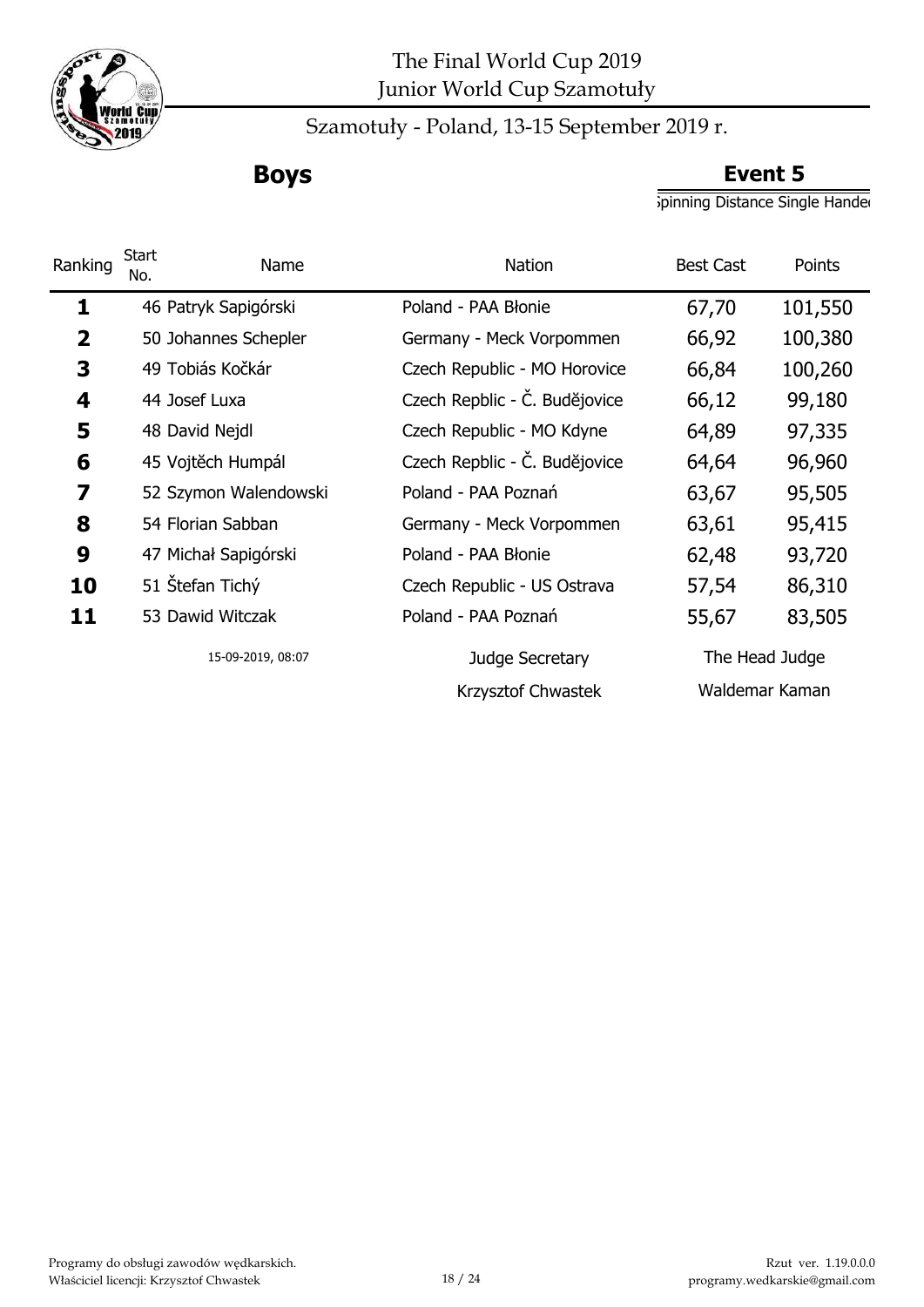

# **Ladies Event 5**

Spinning Distance Single Hander

| Ranking        | <b>Start</b><br>Name<br>No. | <b>Nation</b>               | <b>Best Cast</b> | Points  |
|----------------|-----------------------------|-----------------------------|------------------|---------|
| 1              | 39 Natalia Makaruk          | Poland - PZW Lublin         | 66,86            | 100,290 |
| $\overline{2}$ | 41 Oliwia Mośko             | Poland - PZW                | 59,07            | 88,605  |
| 3              | 40 Natalia Polowczyk        | Poland - PZW                | 59,03            | 88,545  |
| 4              | 35 Zuzana Plachá            | Czech Republic - MO Ostrava | 58,57            | 87,855  |
| 5              | 33 Lucie Kepáková           | Czech Republic - Bohumin    | 58,00            | 87,000  |
| 6              | 36 Stephanie Grimm          | Germany - DAFV              | 57,76            | 86,640  |
| 7              | 34 Jana Jankovičová         | Slovakia                    | 56,24            | 84,360  |
| 8              | 38 Renata Kuza              | Poland - PZW Busko Zdrój    | 54,32            | 81,480  |
| 9              | 37 Lucie Konderlová         | Czech Republic - Bohumin    | 52,73            | 79,095  |
| 10             | 32 Alena Kräusler           | Austria                     | 52,45            | 78,675  |
| 11             | 42 Daria Walendowska        | Poland - PAA Poznań         | 49,27            | 73,905  |
|                | 15-09-2019, 08:07           | Judge Secretary             | The Head Judge   |         |
|                |                             | Krzysztof Chwastek          | Waldemar Kaman   |         |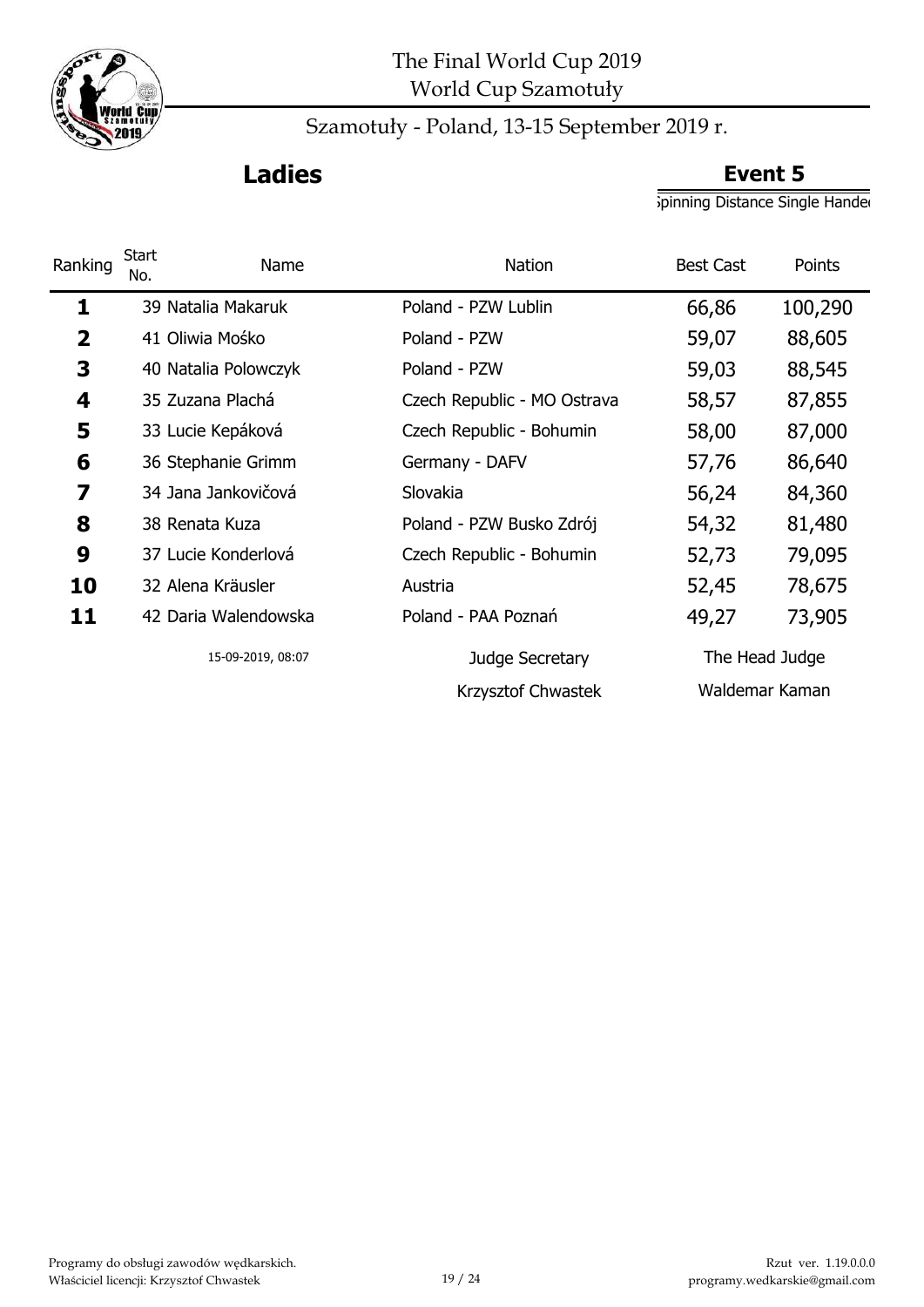

## Szamotuły - Poland, 13-15 September 2019 r.

**Men Event 5** 

Spinning Distance Single Handed

| Ranking | Start<br>No. | Name                  | Nation                         | <b>Best Cast</b> | Points  |
|---------|--------------|-----------------------|--------------------------------|------------------|---------|
| 1       |              | 10 Heinz Maire-Hensge | Germany - DAFV                 | 69,79            | 104,685 |
| 2       |              | 11 Tim Vertačnik      | Slovenia                       | 69,26            | 103,890 |
| 3       |              | 28 Karol Sapigórski   | Poland - PAA Poznań            | 68,49            | 102,735 |
| 4       |              | 30 Damian Grzywocz    | Poland - PAA Poznań            | 67,97            | 101,955 |
| 5       |              | 6 Christian Zinner    | Austria                        | 67,94            | 101,910 |
| 6       |              | 2 Jan Luxa            | Czech Repblic - Č. Budějovice  | 67,88            | 101,820 |
| 7       |              | 4 Josef Luxa          | Czech Repblic - Č. Budějovice  | 67,79            | 101,685 |
| 8       |              | 1 Jan Mészáros        | Slovakia                       | 67,77            | 101,655 |
| 9       |              | 27 Maciej Kuza        | Poland - PZW                   | 67,59            | 101,385 |
| 10      |              | 7 Pavol Konkol        | Slovakia                       | 67,14            | 100,710 |
| 11      |              | 3 Robert Mík          | Czech Repblic - Č. Budějovice  | 66,82            | 100,230 |
| 12      |              | 12 Michael Harter     | Germany - DAFV                 | 66,79            | 100,185 |
| 13      | 29 Jan Kita  |                       | Poland - PZW                   | 66,27            | 99,405  |
| 14      |              | 22 Jan Schönberg      | Germany - SAV Freiberg         | 65,70            | 98,550  |
| 15      |              | 8 Sven Kleen          | Germany - SAV Freiberg         | 65,69            | 98,535  |
| 16      |              | 25 Marek Noga         | Poland - PZW                   | 65,16            | 97,740  |
| 17      |              | 24 Jacek Kuza         | Poland - PZW Busko Zdrój       | 65,01            | 97,515  |
| 18      |              | 26 Tomasz Kościelniak | Poland - PAA Poznań            | 64,55            | 96,825  |
| 19      |              | 17 Vincent Cöllen     | Germany - DAFV                 | 63,90            | 95,850  |
| 20      |              | 5 Tomáš Spáčil        | Czech Republic - MO Horovice   | 63,73            | 95,595  |
| 21      |              | 16 Sebastian Scholze  | Germany - SAV Freiberg         | 63,46            | 95,190  |
| 22      |              | 19 Jiři Plachý        | Czech Republic - US Ostrava    | 62,83            | 94,245  |
| 23      |              | 13 Libor Pierzyna     | Czech Republic - Frýdek Místek | 62,47            | 93,705  |
| 24      |              | 20 Marco Vertacnik    | Slovenia                       | 61,84            | 92,760  |
| 25      |              | 21 Břetislav Kedzior  | Czech Republic - Bohumin       | 61,49            | 92,235  |
| 26      |              | 14 Piotr Sapigórski   | Poland - PAA Poznań            | 59,78            | 89,670  |
| 27      | 15 Jiři Šula |                       | Czech Republic - Pavlovice     | 59,19            | 88,785  |
| 28      |              | 18 Gerhard Lussi      | Switzerland                    | 56,92            | 85,380  |
| 29      |              | 23 Florian Berk       | Germany - CCS                  | 51,34            | 77,010  |
|         |              | 15-09-2019, 08:07     | Judge Secretary                | The Head Judge   |         |
|         |              |                       | Krzysztof Chwastek             | Waldemar Kaman   |         |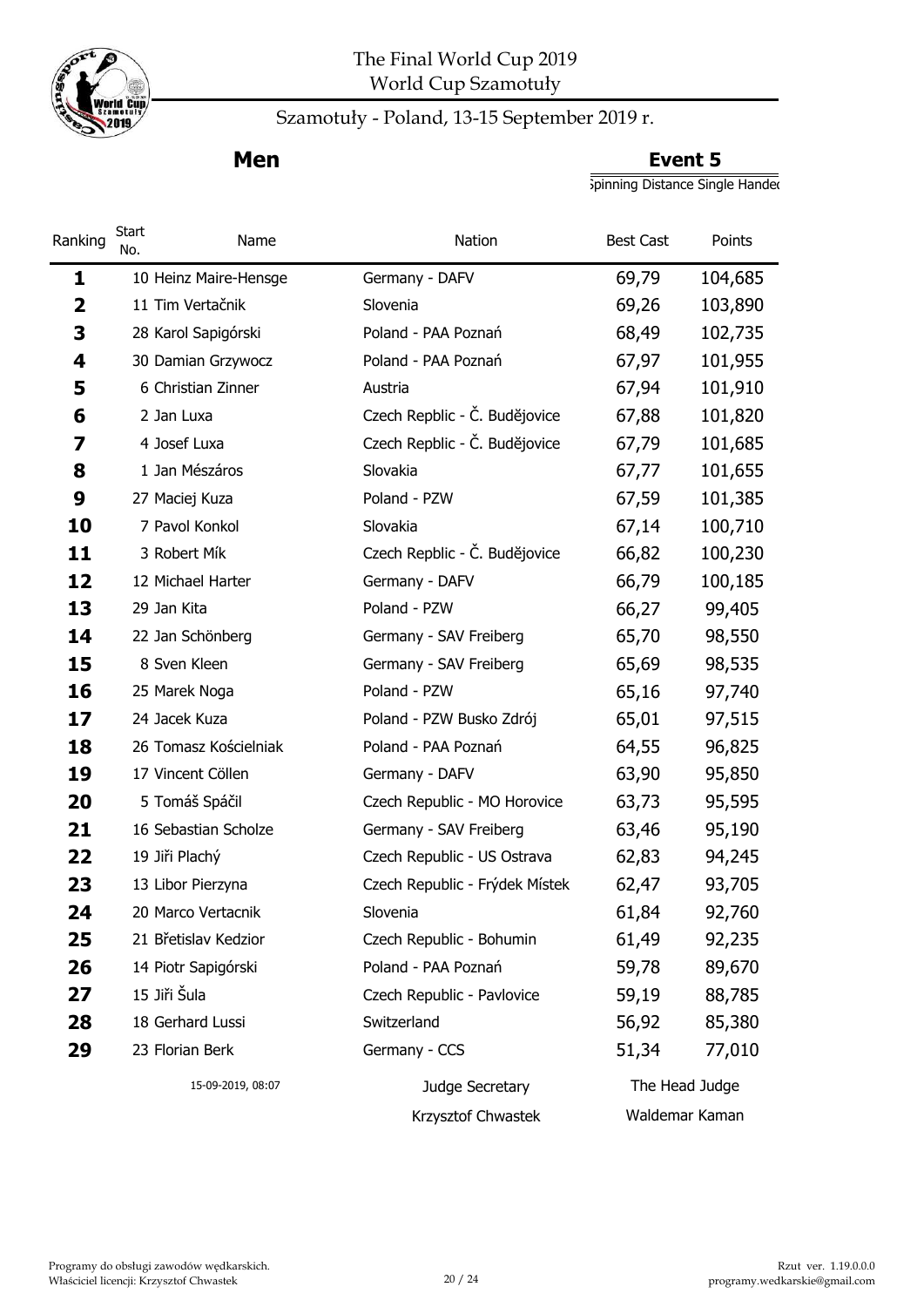

### Szamotuły - Poland, 13-15 September 2019 r.

|                         | <b>Girls</b>                |                                |         |                |       | <b>Pentathlon</b> |                |    |        |
|-------------------------|-----------------------------|--------------------------------|---------|----------------|-------|-------------------|----------------|----|--------|
|                         |                             |                                |         |                |       | Events 1-5        |                |    |        |
| Ranking                 | <b>Start</b><br>Name<br>No. | Nation                         | K 1-5   | K <sub>1</sub> |       | K 2               | K <sub>3</sub> | K4 | K 5    |
| 1                       | 64 Kamila Stankiewicz       | Poland - PZW                   | 432,030 | 95             | 38,15 | 35,71             | 90             | 85 | 88,170 |
| $\overline{\mathbf{2}}$ | 56 Vanessa Staršicová       | Slovakia                       | 391,835 | 95             | 31,79 | 29,76             | 76             | 75 | 84,285 |
| 3                       | 58 Julie Šulová             | Czech Republic - Pavlovice     | 390,560 | 70             | 29,93 | 29,13             | 84             | 95 | 82,500 |
| $\overline{\mathbf{4}}$ | 60 Zuzanna Użlis            | Poland - PAA Błonie            | 388,965 | 70             | 33,78 | 31,13             | 90             | 90 | 74,055 |
| 5                       | 63 Amálie Ungrová           | Czech Republic - MO Horovice   | 365,790 | 90             | 31,15 | 30,56             | 80             | 70 | 64,080 |
| 6                       | 59 Tereza Grznárová         | Czech Republic - US Ostrava    | 355,330 | 90             | 32,01 | 29,42             | 86             | 45 | 72,900 |
| 7                       | 57 Jana Kovalová            | Czech Republic - Frýdek Místek | 322,175 | 70             | 36,12 | 34,15             | 60             | 60 | 61,905 |
| 8                       | 62 Alexandra Lepková        | Slovakia                       | 312,190 | 65             | 25,46 | 25,44             | 72             | 45 | 79,290 |
| 9                       | 61 Lucie Nejdlová           | Czech Republic - MO Kdyne      | 257,330 | 80             | 30,67 | 30,66             | 66             | 50 | 0,000  |
|                         | 14-09-2019, 18:12           | Judge Secretary                |         |                |       | The Head Judge    |                |    |        |
|                         |                             | Krzysztof Chwastek             |         |                |       | Waldemar Kaman    |                |    |        |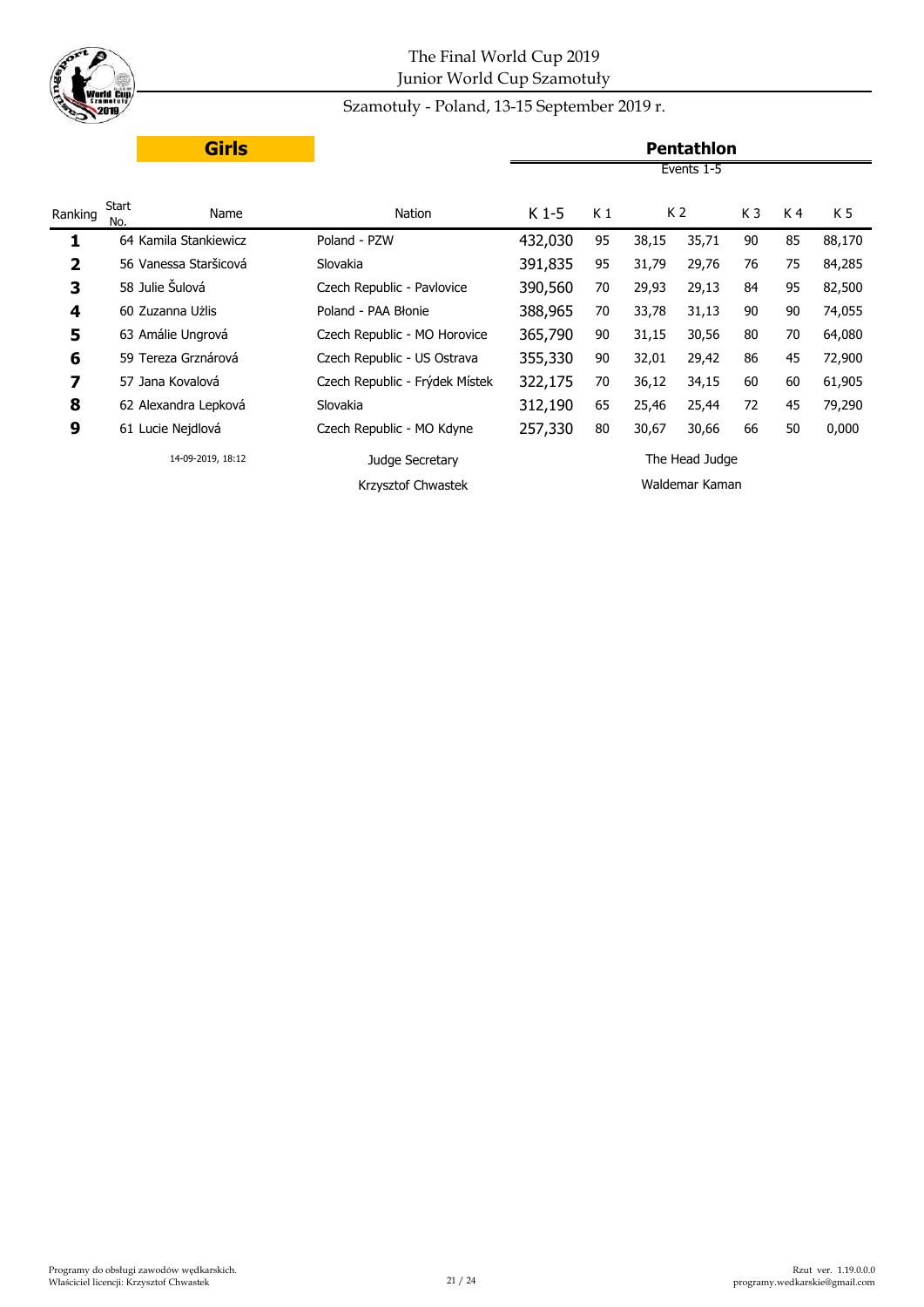

### Szamotuły - Poland, 13-15 September 2019 r.

**Boys Pentathlon**

|                         |                     |                       |                               |         |     |       | Events 1-5     |                |     |         |
|-------------------------|---------------------|-----------------------|-------------------------------|---------|-----|-------|----------------|----------------|-----|---------|
| Ranking                 | <b>Start</b><br>No. | Name                  | Nation                        | $K1-5$  | K 1 |       | K 2            | K <sub>3</sub> | K4  | K 5     |
| 1                       |                     | 46 Patryk Sapigórski  | Poland - PAA Błonie           | 480,530 | 95  | 46,54 | 44,44          | 98             | 95  | 101,550 |
| 2                       |                     | 54 Florian Sabban     | Germany - Meck Vorpommen      | 477,165 | 95  | 49,68 | 49,07          | 98             | 90  | 95,415  |
| 3                       |                     | 50 Johannes Schepler  | Germany - Meck Vorpommen      | 469,760 | 100 | 39,55 | 38,83          | 96             | 95  | 100,380 |
| $\overline{\mathbf{4}}$ |                     | 47 Michał Sapigórski  | Poland - PAA Błonie           | 467,460 | 100 | 43,09 | 40,65          | 100            | 90  | 93,720  |
| 5                       |                     | 45 Vojtěch Humpál     | Czech Repblic - Č. Budějovice | 462,390 | 90  | 46,86 | 44,57          | 84             | 100 | 96,960  |
| 6                       |                     | 49 Tobiás Kočkár      | Czech Republic - MO Horovice  | 458,010 | 95  | 43,90 | 43,85          | 90             | 85  | 100,260 |
| 7                       |                     | 52 Szymon Walendowski | Poland - PAA Poznań           | 452,985 | 85  | 46,65 | 45,83          | 90             | 90  | 95,505  |
| 8                       |                     | 44 Josef Luxa         | Czech Repblic - Č. Budějovice | 450,420 | 85  | 45,11 | 43,13          | 88             | 90  | 99,180  |
| 9                       |                     | 48 David Nejdl        | Czech Republic - MO Kdyne     | 440,125 | 95  | 35,53 | 35,26          | 92             | 85  | 97,335  |
| 10                      |                     | 53 Dawid Witczak      | Poland - PAA Poznań           | 415,075 | 65  | 46,31 | 45,26          | 90             | 85  | 83,505  |
| 11                      |                     | 51 Stefan Tichý       | Czech Republic - US Ostrava   | 383,820 | 65  | 37,92 | 33,59          | 76             | 85  | 86,310  |
|                         |                     | 14-09-2019, 18:12     | Judge Secretary               |         |     |       | The Head Judge |                |     |         |
|                         |                     |                       | Krzysztof Chwastek            |         |     |       | Waldemar Kaman |                |     |         |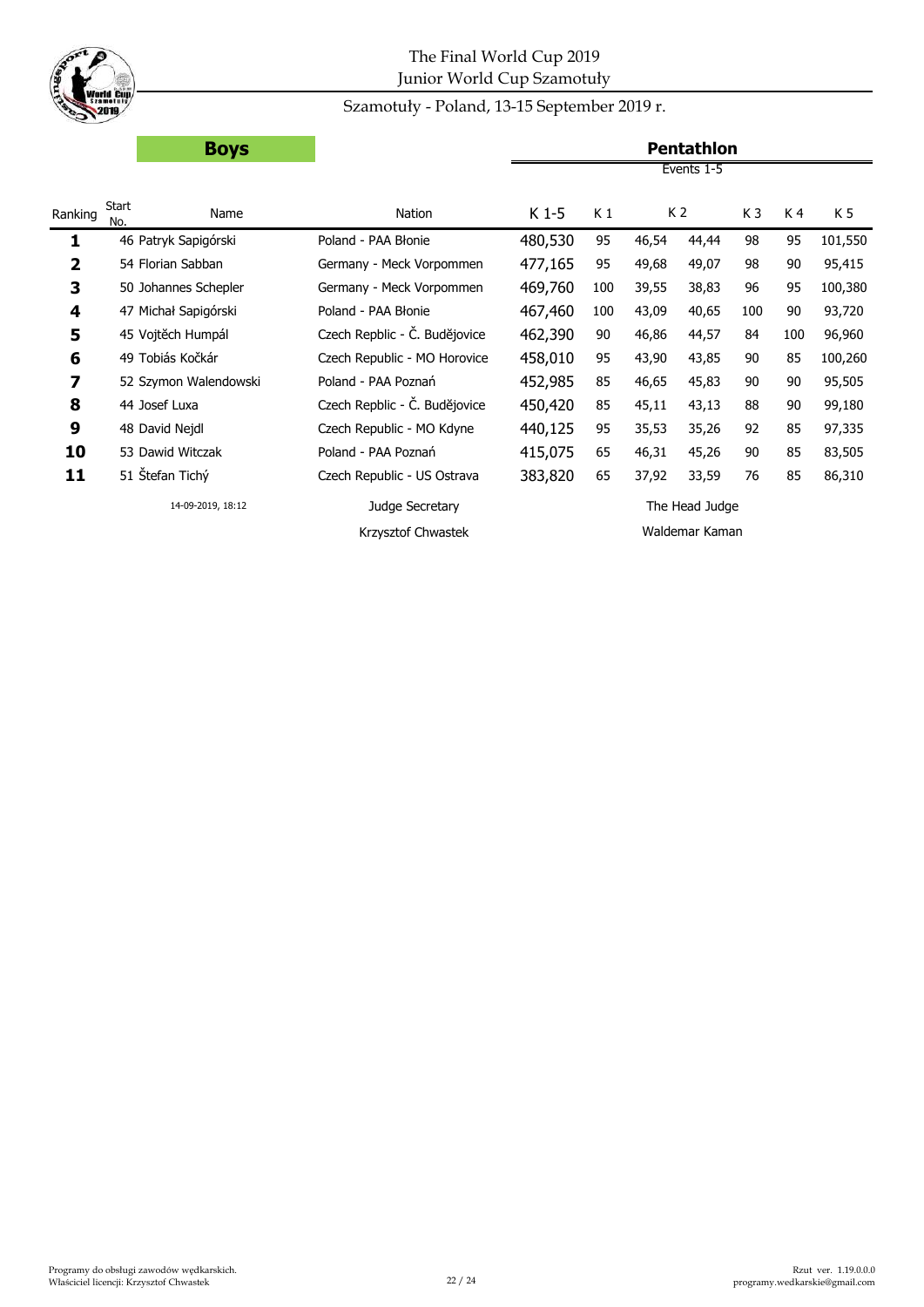

### Szamotuły - Poland, 13-15 September 2019 r.

|                         | <b>Ladies</b>        |                             |         |     |       | <b>Pentathlon</b> |                |     |         |
|-------------------------|----------------------|-----------------------------|---------|-----|-------|-------------------|----------------|-----|---------|
|                         |                      |                             |         |     |       | Events 1-5        |                |     |         |
| Ranking                 | Start<br>Name<br>No. | Nation                      | K 1-5   | K 1 |       | K <sub>2</sub>    | K <sub>3</sub> | K 4 | K 5     |
| 1                       | 34 Jana Jankovičová  | Slovakia                    | 453,140 | 95  | 46,23 | 45,55             | 92             | 90  | 84,360  |
| $\overline{\mathbf{2}}$ | 33 Lucie Kepáková    | Czech Republic - Bohumin    | 448,930 | 95  | 39,38 | 38,55             | 94             | 95  | 87,000  |
| 3                       | 35 Zuzana Plachá     | Czech Republic - MO Ostrava | 446,525 | 100 | 40,23 | 38,44             | 90             | 90  | 87,855  |
| 4                       | 40 Natalia Polowczyk | Poland - PZW                | 431,235 | 95  | 33,02 | 31,67             | 88             | 95  | 88,545  |
| 5                       | 36 Stephanie Grimm   | Germany - DAFV              | 429,060 | 95  | 38,72 | 38,70             | 90             | 80  | 86,640  |
| 6                       | 41 Oliwia Mośko      | Poland - PZW                | 425,815 | 85  | 33,77 | 33,44             | 90             | 95  | 88,605  |
| 7                       | 39 Natalia Makaruk   | Poland - PZW Lublin         | 422,720 | 75  | 45,70 | 43,73             | 88             | 70  | 100,290 |
| 8                       | 32 Alena Kräusler    | Austria                     | 419,915 | 80  | 48,03 | 46,21             | 82             | 85  | 78,675  |
| 9                       | 38 Renata Kuza       | Poland - PZW Busko Zdrój    | 419,350 | 90  | 44,69 | 41,18             | 82             | 80  | 81,480  |
| 10                      | 37 Lucie Konderlová  | Czech Republic - Bohumin    | 370,535 | 85  | 34,80 | 34,64             | 82             | 55  | 79,095  |
| 11                      | 42 Daria Walendowska | Poland - PAA Poznań         | 340,635 | 65  | 26,56 | 26,17             | 84             | 65  | 73,905  |
|                         | 14-09-2019, 18:12    | Judge Secretary             |         |     |       | The Head Judge    |                |     |         |
|                         |                      | Krzysztof Chwastek          |         |     |       | Waldemar Kaman    |                |     |         |